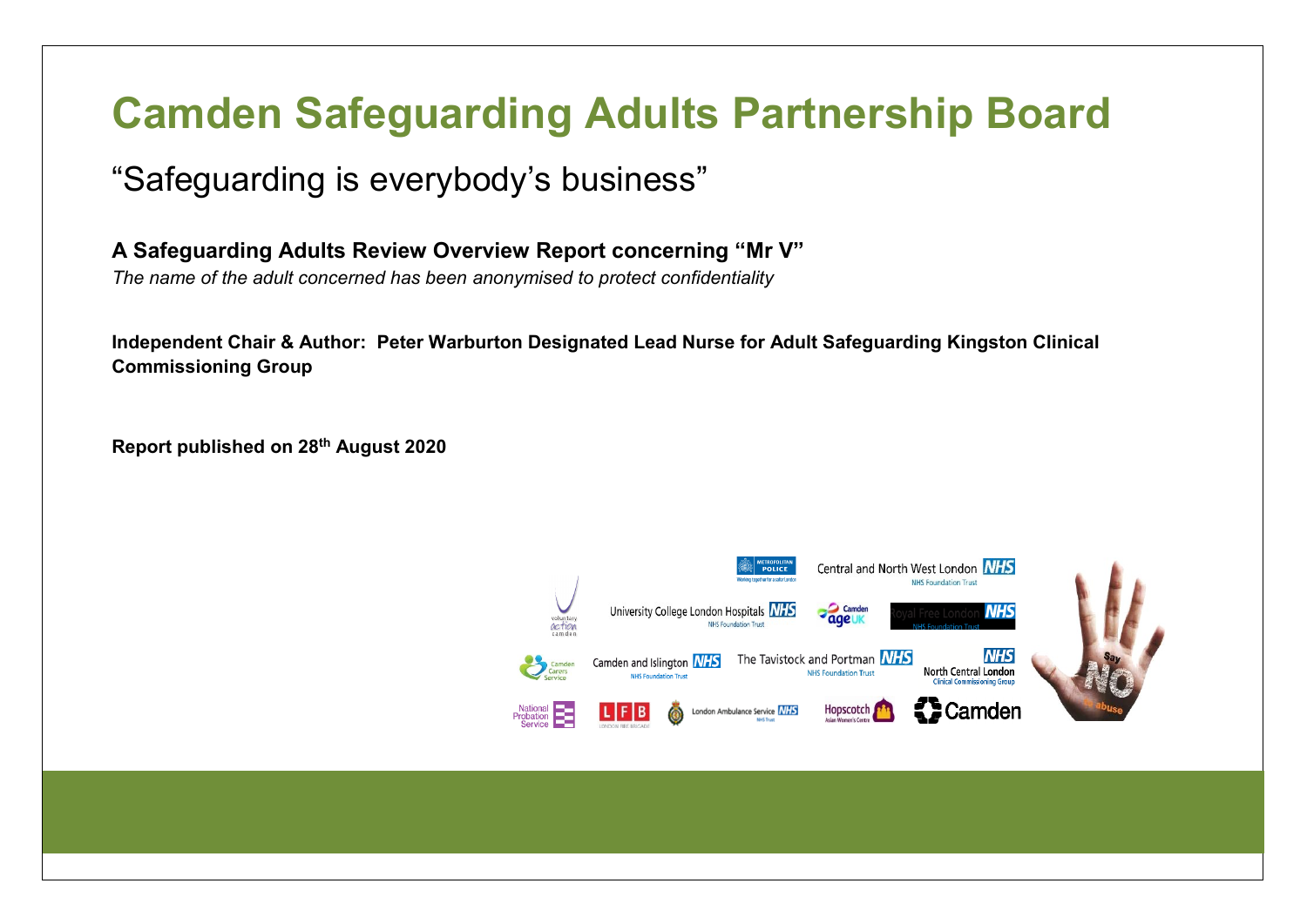#### **Table of Contents**

#### **Executive Summary**

#### **Acknowledgements**

#### **1: Introduction**

- 1.1Circumstances leading to the review
- 1.2 Statutory duty to conduct a safeguarding adults review
- 1.3 Terms of reference

#### **2: Review Methodology**

- 2.1 The review model
- 2.2 Agencies involved in the review

# **3: Mr V, a pen portrait**

# **4: The structured review and key themes identified**

- 4.1 Overview of the structured review meeting
- 4.2 Identification of issues
- 4.3 Drawing together of the key themes

# **5: Examples of good practice**

# **6: Summary and conclusion**

# **7: Recommendations**

Appendix 1

Chronology of service contacts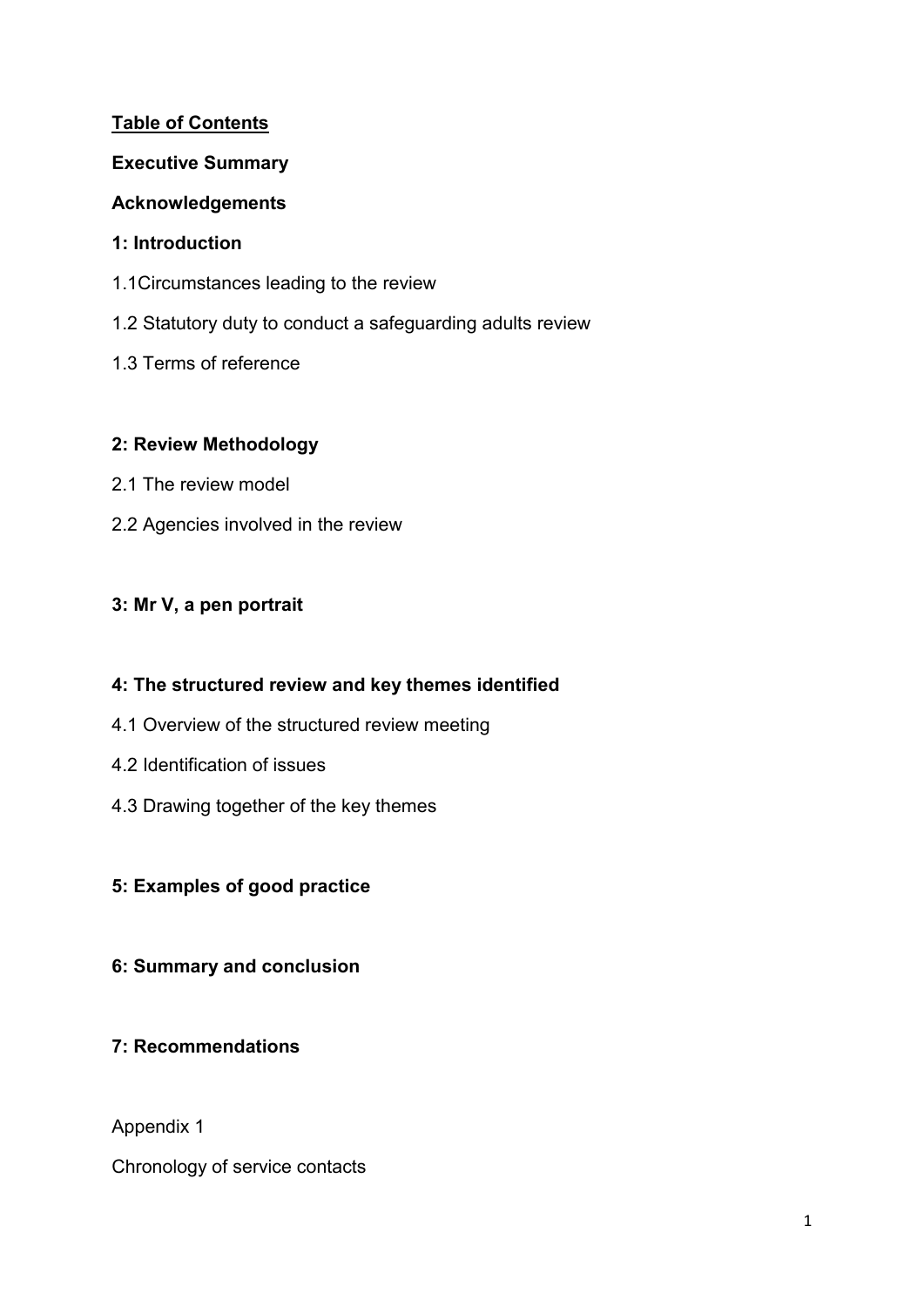#### **Executive summary**

This Safeguarding Adults Review (SAR) was initiated by Camden Safeguarding Adults Partnership Board in 2019 following a recommendation from the local Learning Disability Mortality Review (LeDeR). This SAR considers the care and support received by Mr V from July 2013, when he was first reported as becoming unwell, leading up to his death in August 2017.

Mr V was a 57-year-old white man of Jewish heritage who was a resident in the London Borough of Camden. Mr V had severe and profound learning disability, he was partially sighted with hearing and mobility impairment. Mr V was unable to meet most of his activities of daily living and he was reliant on carers to maintain all his physical and psychosocial needs. Mr V was cared for in a supported living accommodation that had 24-hour care staff support.

Mr V had suffered weight loss and diarrhoea and was referred by his GP to specialist cancer service for suspected cancer of the colon in January 2014 and was placed on the two-week cancer investigation pathway in line with National Institute for Clinical Excellence (NICE 2005) guidelines<sup>1</sup>.

Despite initial referral to hospital for suspected cancer of the colon due to a series of events Mr V did not receive the follow up and after care that he should have had.

As a result, there were missed opportunities for further investigations and identification of metastasis of the cancer to Mr V's lungs.

This SAR came about because of a Learning Disability Mortality Review (LeDeR) that was conducted for Mr V after his death.

The review highlighted good practice and quality end of life care, with all involved agencies working together to ensure Mr V was as comfortable as possible at the end of his life. The review also looked back to the initial cause of Mr V's illness and scrutinised the information presented from care notes, reports and hospital records. This review exposed issues around missed appointments, poor use of the Mental Capacity Act 2005 (MCA) and confusion around follow up medical appointments.

This SAR used the significant events methodology to examine the LeDeR timeline from when Mr V was first identified as being unwell up until his death.

All agencies and practitioners that were involved in Mr V's care and support took part in a learning event to reflect on what went well and what didn't go well in his care and treatment and to look at ways that can mitigate the same issues happening again.

**.** 

<sup>1</sup> https://www.nice.org.uk/Guidance/CG27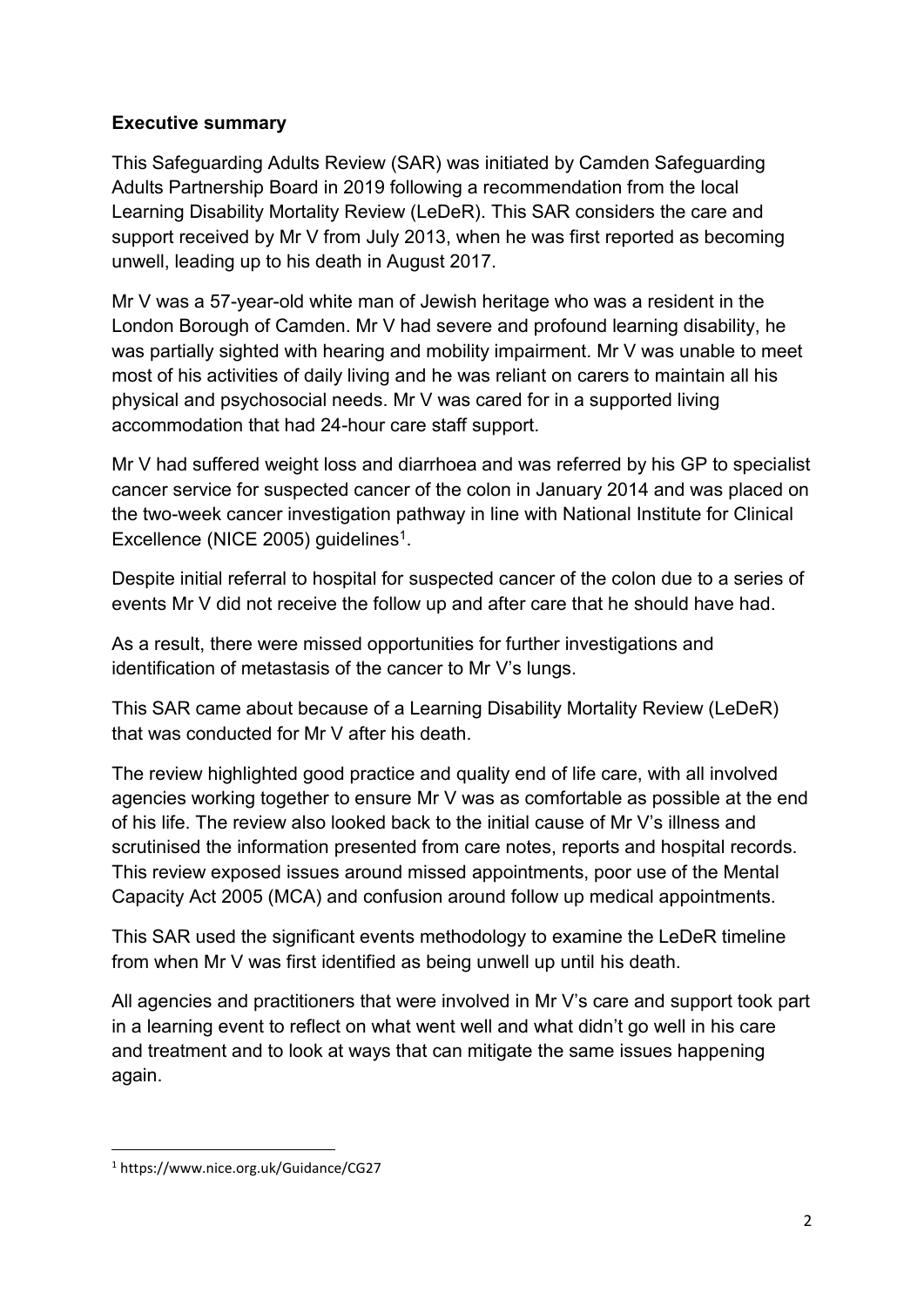The main issues that have been identified within this SAR are:

- The need for better advocacy for people who are totally reliant on others for all their care and support
- The use of the Mental Capacity Act 2005
- Ensuring that a named role/professional is responsible for the overall coordination of care for people with a learning disability who have complex health and social care needs
- Missed appointments for people who are totally reliant on others for all their care and support to be recorded as "Was Not Brought" as opposed to "Did Not Attend"

#### **Recommendations**

**Recommendation 1:** The Acute NHS Trust should monitor and ensure they are making IMCA referrals when someone is unable to consent to their treatment.

**Recommendation 2:** The Integrated Community Learning Disability Team should consider developing training and making the offer available to Learning Disability provider services regarding supporting a person with their health needs.

**Recommendation 3:** For all hospital passports/health care plans to be kept up to date and regularly reviewed. For people with severe and profound learning disability with complex health needs to have an up to date one page health profile to support GP and hospital appointments.

**Recommendation 4:** Develop a system that ensures a lead role/professional is agreed to coordinate care between the Acute NHS Trust and community services for a person with a learning disability.

**Recommendation 5A:** Health and social care providers should ensure that all clinical staff have access to support and advice on the MCA in addition to receiving training and written guidance.

**Recommendation 5B:** Health and social care providers should ensure that MCA policies are linked to relevant policies such as consent.

**Recommendation 5C:** Health and social care providers to ensure that the MCA profile is raised and continually refreshed.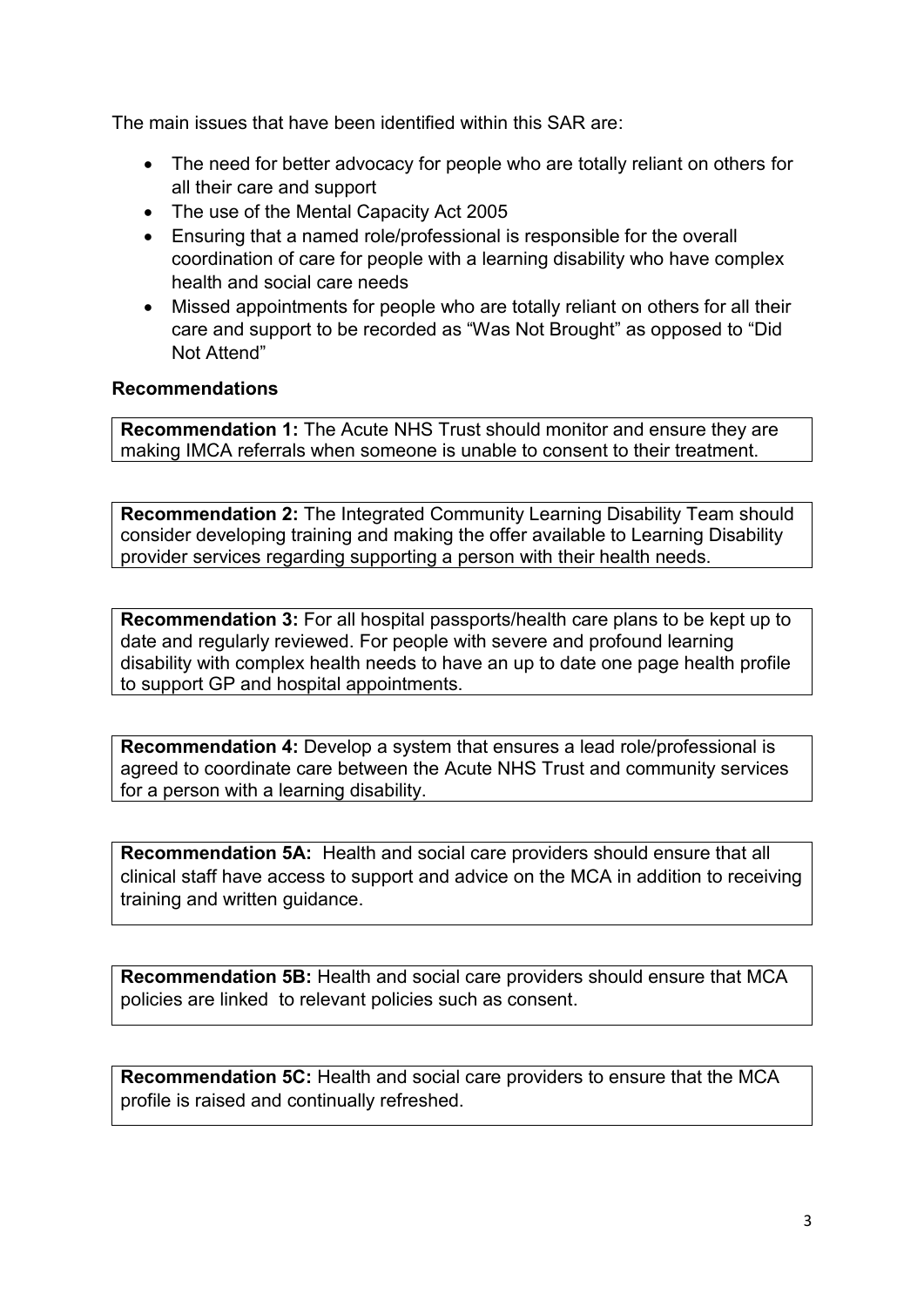**Recommendation 5D:** Health and social care providers, including CCG's, should ensure that the relevant organisational lead for MCA and DoLS is known throughout the organisation and that the person in this role should be available and able to provide expert guidance and support on any issues related to MCA and DoLS.

**Recommendation 6A:** Organisations who provide care for people with severe and profound learning disability with complex health needs should have clear accessible policies and procedures for staff to escalate concerns.

**Recommendation 6B:** Within staff supervision "Escalation of concerns "should be raised as a topic for discussion.

**Recommendation 6C:** The CSAPB to seek assurance that the Multi-Agency Escalation and Resolution Procedure is being utilised by partners.

**Recommendation 7:** Health and social care service providers must have a robust "Was Not Brought Policy" that is specifically targeted at adults who are unable to advocate for themselves and are totally reliant on others to support them to health appointments.

#### **Acknowledgements**

All agencies that were involved in Mr V's care have supported this review and their representatives made time to attend a significant event analysis meeting. At the meeting, they were fully engaged and involved in looking back at what went well in Mr V's care and what didn't go so well and being honest and transparent, as well as looking at ways that could prevent the same situation from happening again.

If Mr V's case had not gone through the LeDeR process, then the findings in this report may have been lost as to all intents and purposes. The review highlighted Mr V's end of life care was exceptional.

I am very grateful for the participation and support of all the agency representatives involved in the care of Mr V in the production of this report. It is very clear from speaking to those that knew Mr V well that he was a very special person with a big personality with people around him who genuinely cared for him and for his welfare.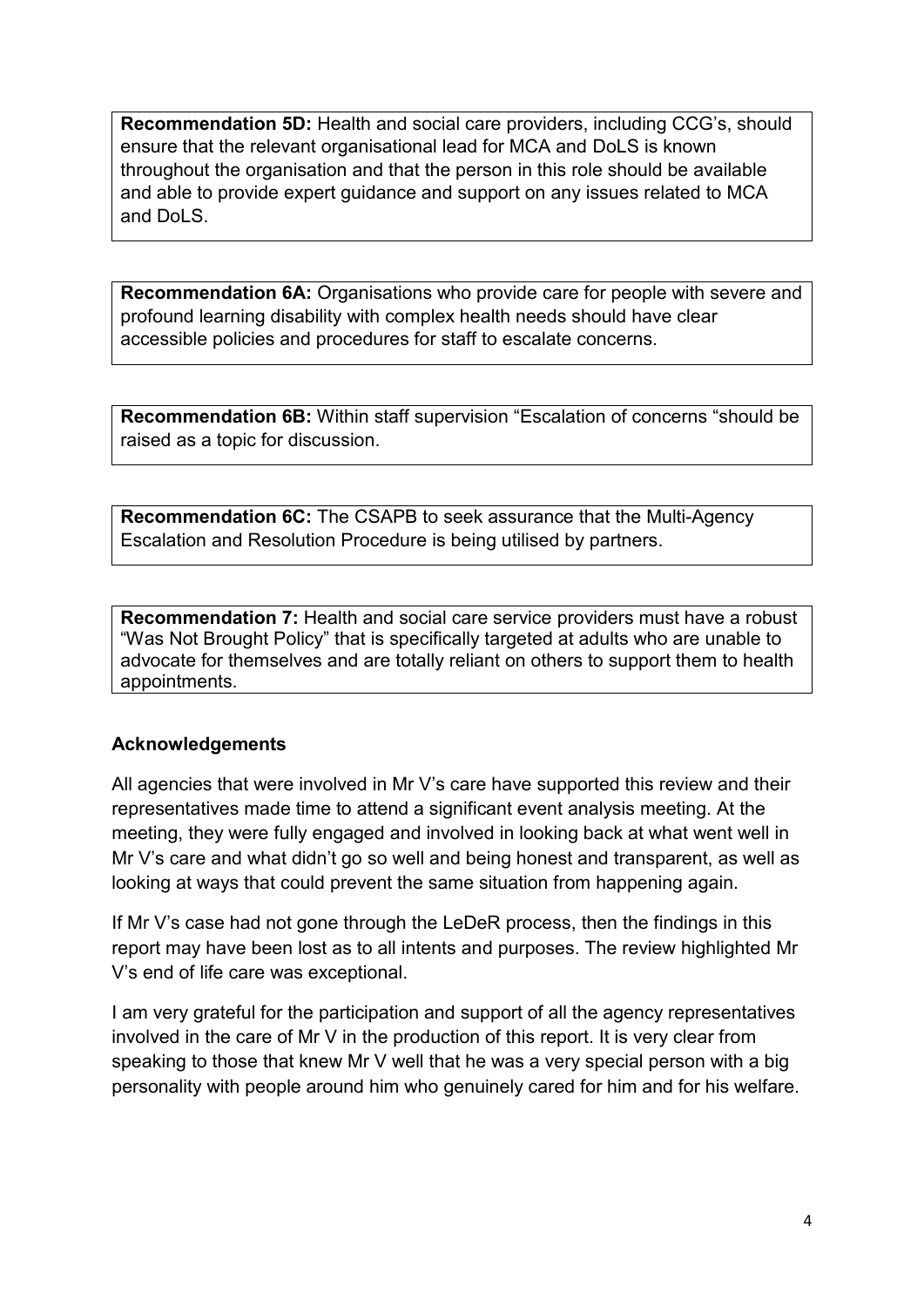#### **Introduction**

# **1.1. Circumstance leading to this review**

The Learning Disability Mortality Review (LeDeR) Programme is a national programme aimed at making improvements to the lives of people with a learning disability by reviewing all reported deaths of a person with a learning disability from 4 years upwards.

Reviews of the deaths of people with a learning disability are usually carried out by trained reviewers who are working in health and social care settings and are based in the area where the person with a learning disability died.

In 2017 a notification of the death of a man with a learning disability was sent to the Camden Community Learning Disability service who then undertook the LeDeR review. The man (Mr V) lived in the London Borough of Camden and was 57 years old when he passed away.

The initial review revealed that Mr V was well supported at the end of his life and had good clinical input from community, acute Trust and social care agencies. However, on further scrutiny it was revealed that when Mr V had his initial diagnosis of cancer and had treatment at that time, failings were identified in the follow up for the treatment and after care. The Camden Safeguarding Adults Partnership Board (CSAPB) agreed the LeDeR review identified issues which met the criteria for a Safeguarding Adults Review (SAR) to be undertaken.

# **1.2. The statutory duty to conduct a safeguarding adult review (SAR)**

The Care Act 2014, Section 44, requires that Safeguarding Adults Boards must arrange a Safeguarding Adults Review when certain criteria are met. These are:

- When an adult has died because of abuse or neglect, or has not died but experienced serious abuse or neglect, whether known or suspected, and;
- There is a concern that partner agencies could have worked more effectively to protect the adult.

Safeguarding Adults Reviews are required to reflect the six safeguarding adult's principles, as defined in the Care Act.

These are empowerment, prevention, proportionality, protection, partnership and accountability.

All members of the Safeguarding Adults Board must cooperate and contribute to the undertaking of the review so that any lessons learned maybe identified and this learning should be disseminated throughout all partner agencies.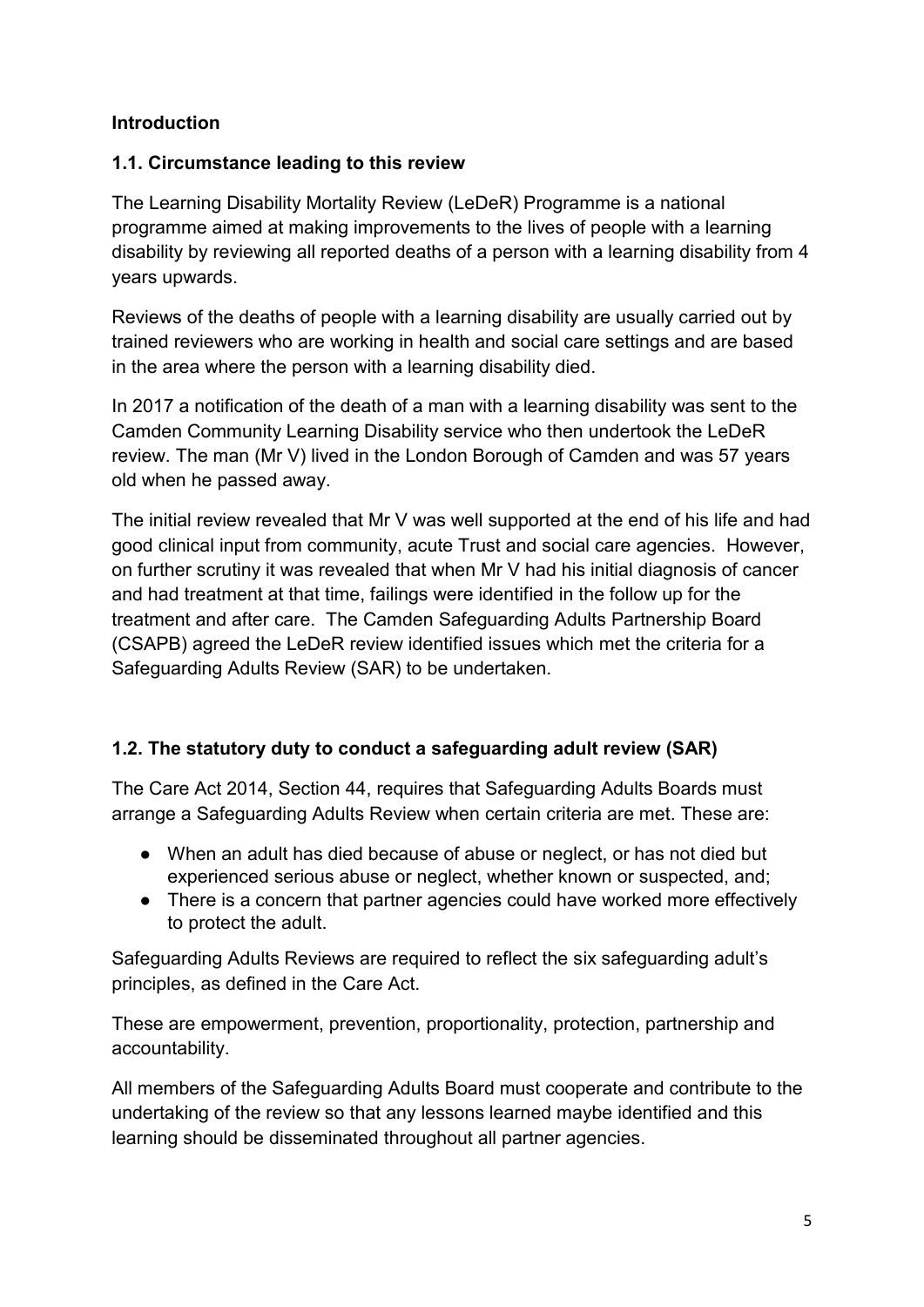A SAR is not about apportioning blame. Its purpose is to identify where there were issues in a person's care and to work together to resolve these issues and develop new strategies and learning that can be shared with all partner agencies. The reviews aims provide an opportunity for service improvement as Mr V's legacy.

# **1.3 Methodology and Terms of Reference**

The SAR sub group of the CSAPB decided the most appropriate methodology to review Mr V's case would be that of a significant events analysis.

An initial meeting was held to discuss the terms of reference in December 2018, which involved the Camden CCG Designated Nurse for Safeguarding Adults, Head of Service for Camden Community Learning Disability Service, the Principal Social Worker from Camden Council and the independent author.

#### **Themes agreed from the meeting:**

The areas of focus for scrutiny and discussion were stated as

- ✔ Application of the Mental Capacity Act, Deprivation of Liberty Safeguards and best interest decision making.
- ✔ Communication: Information sharing, recording, discharge planning and management of appointments
- ✔ Advocacy: Roles and responsibilities, professional curiosity and escalation of concerns

It was decided that all agencies involved in Mr V's care since his initial diagnosis until the time of his death should be involved in the SAR.

The SAR is concerned with the time period from when initial concerns were raised about Mr V's health (July 2013) and subsequent referral to the cancer specialist service (January 2014) up to when his condition began to deteriorate (September 2016).

It was agreed by the SAR Subgroup of CSAPB, considering the circumstances, that the best methodology to use for this SAR would be a "Significant Events Analysis" underpinned by the initial LeDeR review and NHS Serious Incident (S.I.) investigation.

To facilitate this method all involved agencies were asked to attend a structured review for a full afternoon chaired by the SAR author, to scrutinise the timeline from the LeDeR review, identify any gaps in care and any opportunities for intervention that had been missed.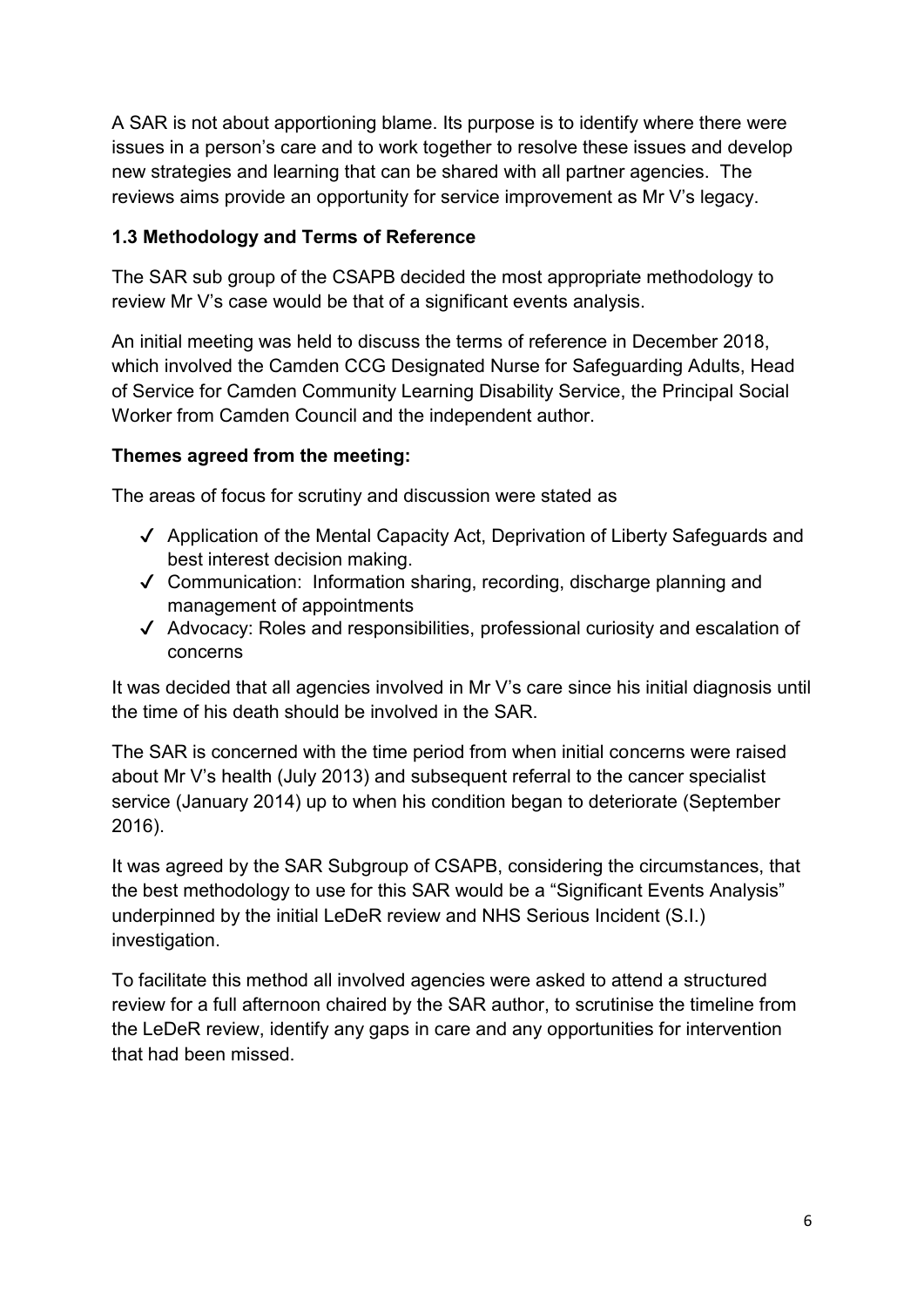# **2: Review methodology**

#### **2.1 Significant Events Analysis (SEA)**

Camden Safeguarding Adults Board has a set guidance (policy and procedure) that gives guidance on the process for undertaking a SAR and the criteria for acceptance of a referral.

Within the guidance there is a methodology decision tree which guides the SAB and its sub group members on which methodology is most suitable to use in each accepted referral.

In the case of Mr V the significant events analysis methodology was decided on as it was felt to be the best method of review for Mr V's case.

The significant events analysis has the objective for all the agencies involved in the persons care and support to come together to look at the issues and reflect on what happened and to work together to look at solutions and changes to practice.

The aim of this methodology is to understand what happened and why, to encourage reflection and identify what needs to change.

The key features of this methodology are

- It is group led (via panel), with a facilitator
- Staff/ adult/ family are involved via panel
- No chronology although the LeDeR review provided this
- There are no single agency management reports
- There is one workshop: time saving cost effective

The advantages to this methodology are

- It has a "Light touch" and is cost effective
- It yields learning quickly
- There is full contribution of learning from staff involved in the case
- The ownership of learning is shared by all involved
- Supports a culture of openness and reflective learning
- It reduces the burden on individual agencies to produce management reports
- It may suit less complex or high-profile cases
- Trained reviewers not required
- The methodology is familiar to health colleagues

Some of the disadvantages are

- It is not designed to cope with complex cases
- The lack of independent review team may undermine transparency/ legitimacy however, in this case the chair and author was independent
- The speed of review may reduce opportunities for consideration
- It is not designed to include the family at the event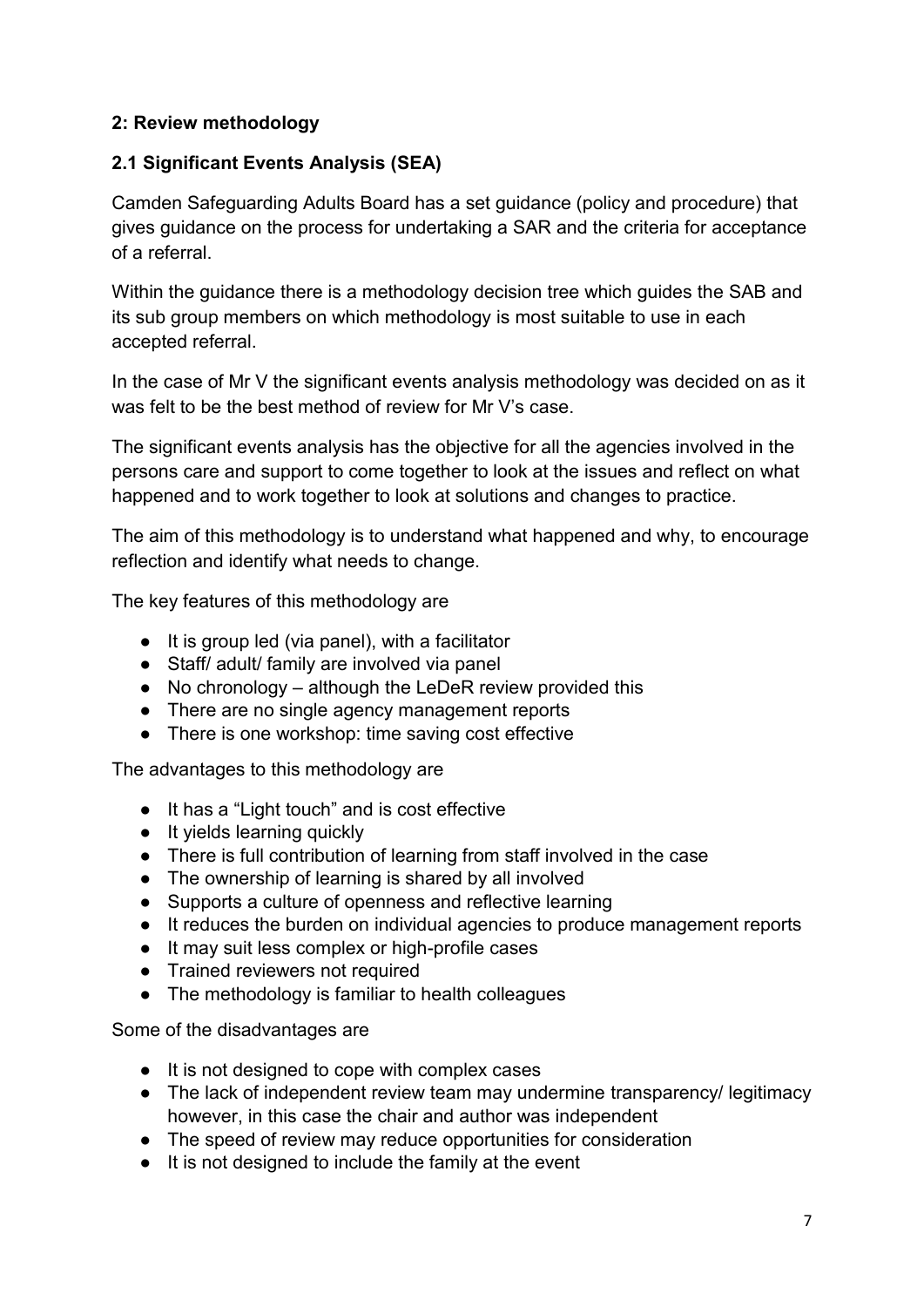● Staff involvement may not suit cases where criminal proceedings are ongoing and staff are witnesses

There are 4 questions to ask when undertaking the significant events analysis

- 1. What happened?
- 2. Why did it happen?
- 3. What has been learned?
- 4. What has been changed or actioned?

All agencies involved in Mr V case showed they were committed to supporting the process of the SAR and were fully engaged in the significant events review event that was held on Tuesday  $4<sup>th</sup>$  June 2019.

#### **2.2 The agencies that were involved and contributed to this review**

All the agencies that were involved in Mr V's care and support contributed to this review and demonstrated their commitment to learning and working together by attending the structured review event that was held on Tuesday 4<sup>th</sup> June 2019.

The following agencies were involved and represented at the structured review meeting

- Creative Support (The agency that provided 24-hour care and support to Mr V)
- London Borough of Camden Safeguarding Adults Team
- Camden Clinical Commissioning Group
- Royal Free London NHS Foundation Trust
- London Borough of Camden Commissioning
- London Borough of Camden Adult Social Care
- Mr V's GP from a Camden Practice
- Camden Community Team for People with a Learning Disability, including representatives from Social Work, Learning Disability Nursing and Speech and Language Therapy
- Central and North West London NHS Trust provider of District Nursing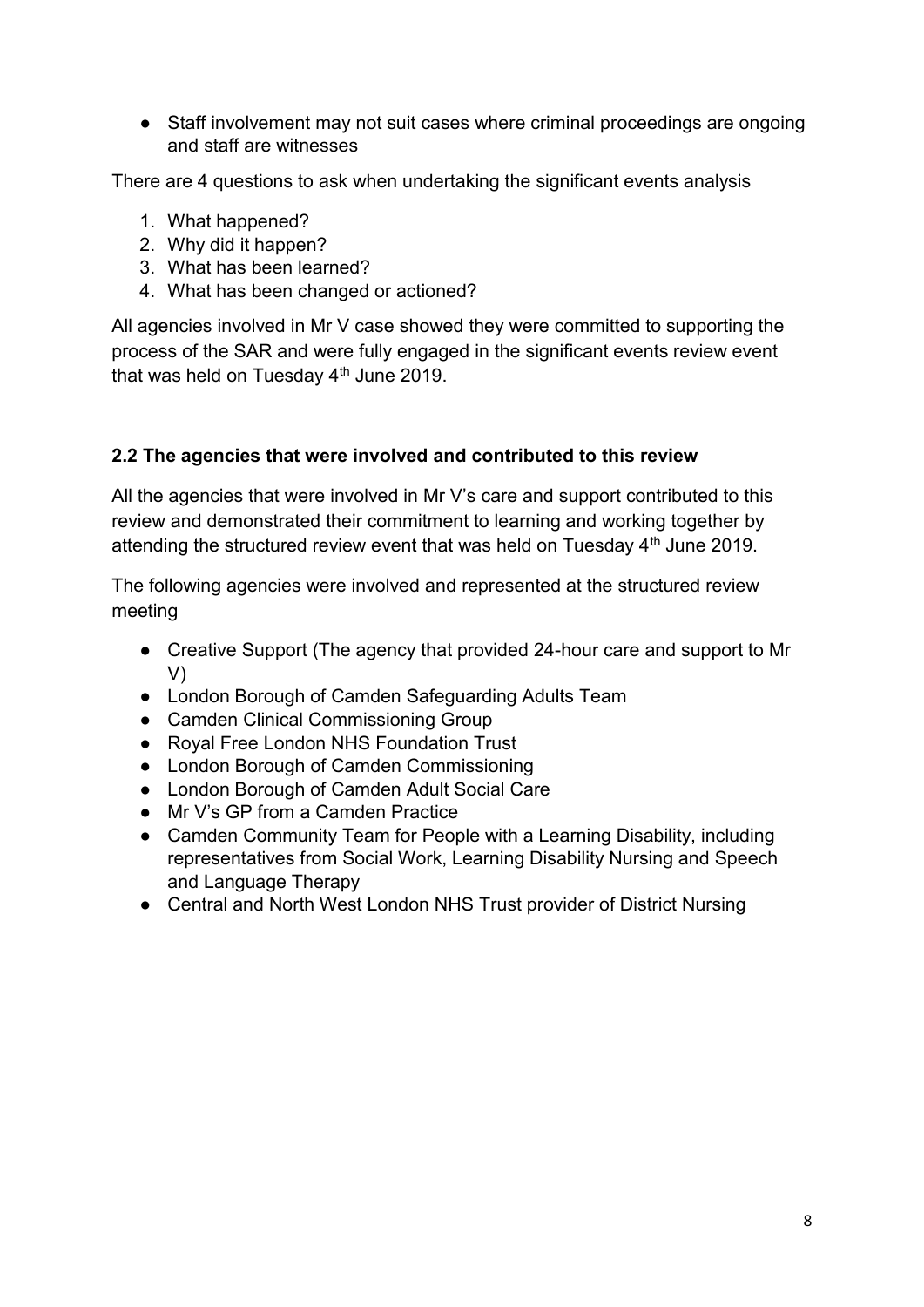#### **3: Mr V a Pen Portrait**

Mr V was a white male of Jewish heritage born in Israel in 1961 and moved to the UK five years later. He had family, mother and sister, that lived abroad but who maintained contact with him as regularly as possible.

Attempts have been made to contact the family to inform them of this review but so far there hasn't been any response.

Mr V was blind, hearing impaired and he had diplegic (meaning two limbs affected) cerebral palsy<sup>2</sup> which affected his movement and coordination, he had multiple physical disabilities as well as a profound Learning Disability.

Mr V was able to walk short distances with a walking frame and could move himself and navigate around his home quite well as it was a familiar environment, using a wheelchair if needed for longer distances and being pushed by a carer.

Mr V had some vocal communication and once people got to know him well they could understand the nuances of his communication. He was able to express when he was happy and when he was sad.

From a very young age, Mr V lived in the south-central region of England in a large institution built in the Victorian era for people with a learning disability. He lived there until he moved to a residential placement in the London Borough of Camden in 1993.

Mr V had good friends who he knew in the institution and who moved at the same time as himself to the same residential placement in Camden. Mr V had known his friends for many years and it seems fitting that he continued to share a house with them after his move from the institution.

Mr V received 24 hour care and support from care staff and he was reliant on care staff to meet all his health and social needs

Mr V had dysphagia, the medical term for problems with swallowing<sup>3</sup>, which usually manifested by coughing after he had been eating or drinking. He had problems with eating hard foods so he had a soft diet but only in more recent years. People who knew Mr V well reported that he was very sociable person and enjoyed taking part in local community based activities, listening to music, collecting soft toys, reflexology sessions once a week and engaging in art and craft sessions.

It was also reported that Mr V enjoyed foot spas which helped to calm him down if he was stressed and anxious. He benefited from use of sensory equipment that was set up in the sensory area of his home, this was another way he was able to relax. He also enjoyed going on holidays.

**.** 

<sup>2</sup> https://www.nhs.uk/conditions/cerebral-palsy/symptoms/

<sup>3</sup> https://www.nhs.uk/conditions/swallowing-problems-dysphagia/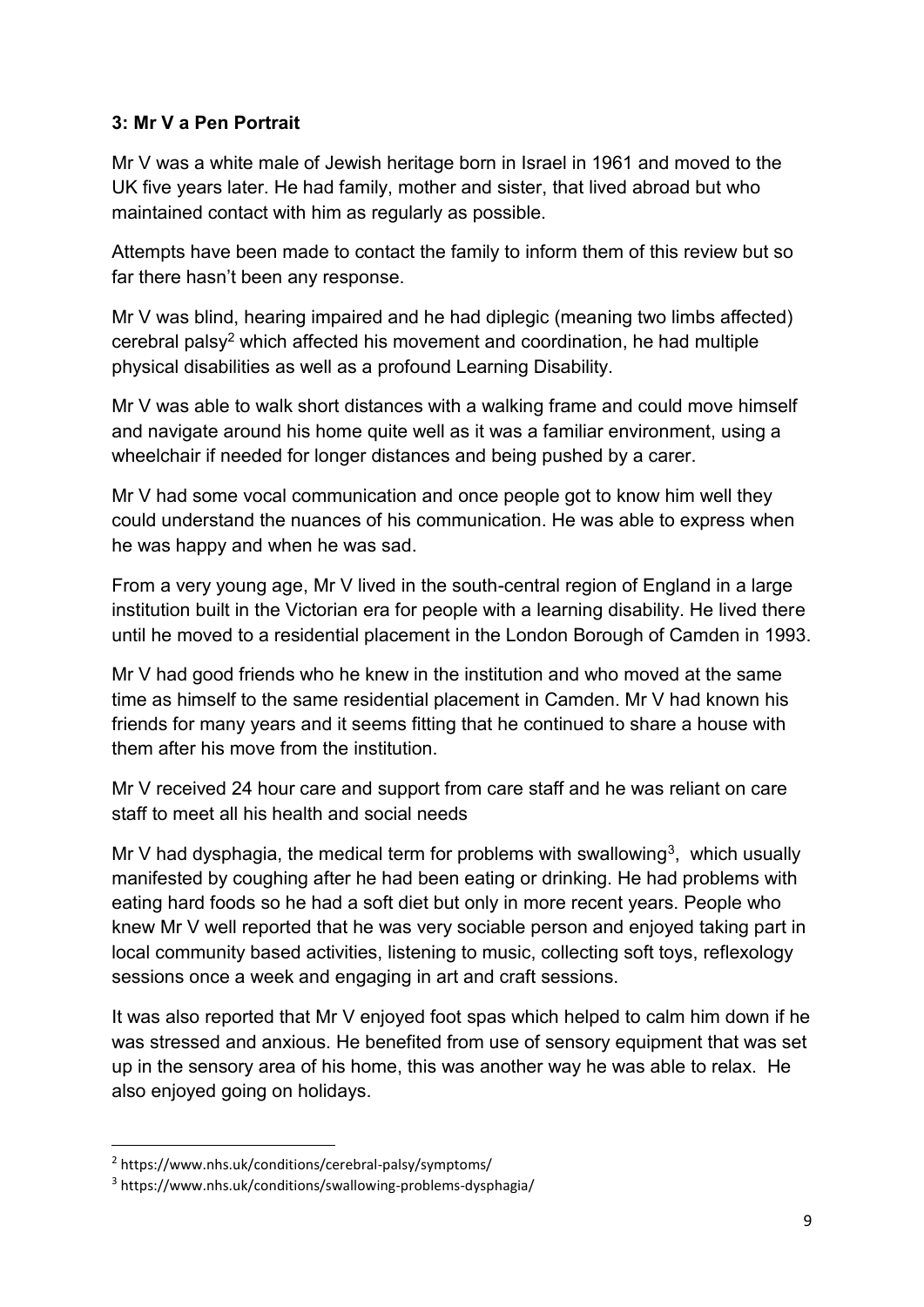It is reported that Mr V responded well to staff first thing in the morning and his communication passport was invaluable in supporting him in relaying to carers and others what support he needed.

People who knew Mr V well say that he had a very fulfilled life, he was a big personality and he was a well-liked person.

It was obvious from conducting this review and speaking to people who knew Mr V well that he was a very special and unique person with a lovely personality.

# **4: The structured review and key themes identified**

# **4.1 Overview of the significant event review meeting**

The health and social care services that were involved in Mr V's care were invited to the review meeting held at Camden Council offices for 13.00 to 16.30 on Tuesday 4<sup>th</sup> June 2019. All invitees were informed in advance by letter of the purpose of the event and guidance on the areas of focus for the review and provided with a copy of the LeDeR review. A chronology of contacts with services can be found in Appendix 1 of this review.

#### **4.2 Identification of issues**

Mr V had a profound learning disability and physical mobility problems and was referred to specialist cancer service for suspected cancer of the colon. Concerns about weight loss and diarrhoea were referred by the GP in January 2014 to hospital on the two-week cancer investigation pathway in line with National Institute for Clinical Excellence (NICE) guidelines<sup>4</sup>. Mr V was seen within the two-week NICE guidance with an outcome to have a lower and upper gastro-intestinal endoscopy, which is a camera inserted to see inside the body<sup>5</sup>. It was decided by the clinicians that the procedure should be carried out under sedation and, as the elective waiting list did not have space until May, the consultant requested he be put on an emergency list for the procedure.

# **Applying the Mental Capacity Act 2005**

Mr V was assessed as lacking capacity to consent to the procedure and the sedation, therefore, under the Mental Capacity Act 2005<sup>6</sup>, it was noted he required a best interest decision, involving his next of kin, to proceed. However, there was difficulty in contacting the patient's family, who were out of the country, to discuss the procedure and the hospital team were unclear as to what steps should be taken regarding consent, which resulted in the procedure being delayed. Furthermore, a booked admission was cancelled by the care home giving the reason 'patient wanted

5 <https://www.nhs.uk/conditions/Endoscopy/>

 $\overline{a}$ 

<sup>4</sup> [https://www.nice.org.uk/guidance/ng12/chapter/Recommendations-organised-by-symptom-and-findings](https://www.nice.org.uk/guidance/ng12/chapter/Recommendations-organised-by-symptom-and-findings-of-primary-care-investigations#abdominal-symptoms)[of-primary-care-investigations#abdominal-symptoms](https://www.nice.org.uk/guidance/ng12/chapter/Recommendations-organised-by-symptom-and-findings-of-primary-care-investigations#abdominal-symptoms)

<sup>6</sup> <https://www.legislation.gov.uk/ukpga/2005/9/contents>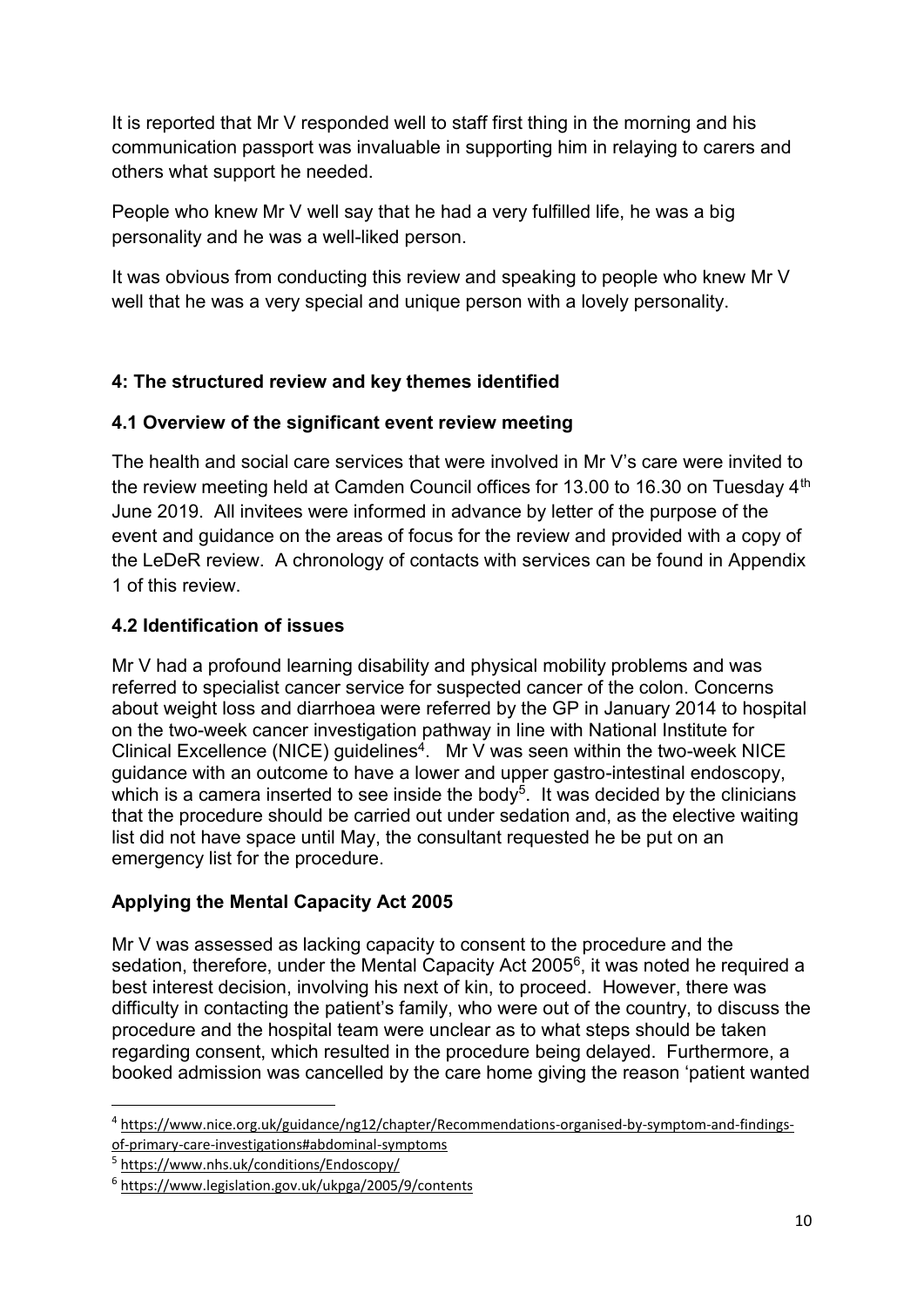to wait until July 'despite no evidence to explain how Mr V had made that decision and no record of multi-agency discussion between the carers, GP, hospital and community learning disability team about this decision, which should have been made under the best interest's framework of the Mental Capacity Act 2005.

There was a lack of knowledge in the endoscopy team at the acute Trust in regards to best interest decision making and understanding the Mental Capacity Act. Despite the lack of knowledge, advice and support was not sought from the safeguarding team who lead on the Mental Capacity Act or the Learning Disability Liaison Nurse in post at the time. There is no record of why Mr V did not have a best interest's decision made or whether a less restrictive option other than endoscopy under sedation was considered by clinicians to investigate the presenting symptoms. The hospital Learning Disability Liaison Nurse was not consulted to support Mr V and the staff with the care options and delivery. Timely investigations on the cancer pathway were delayed due to medical staff waiting for consent to undertake these by Mr V's family although there is no record of any legal powers of attorney/deputyships to mandate this.

While it is of high importance to gather the views, and wishes of family and others close to the person requiring a best interest's decision, this must be balanced with the risk to the person in delaying an important decision if they cannot be contacted. In contrast to the importance placed on contacting family, the carers of Mr V were not considered as part of best interest's decision making despite their long-standing relationship with Mr V.

Best interests decisions do not just involve family, the Mental Capacity Act Code of Practice<sup>7</sup> states that "if it is practical and appropriate to do so, consult other people for their views about the person's best interests" "In particular, try to consult: anyone previously named by the person as someone to be consulted on either the decision in question or on similar issues, anyone engaged in caring for the person, close relatives, friends" "For decisions about major medical treatment or where the person should live and where there is no-one who fits into any of the above categories, an Independent Mental Capacity Advocate (IMCA) must be consulted.

An Independent Mental Capacity Advocate (IMCA) was not appointed in lieu of family being unavailable, which was Mr V's right under the Mental Capacity Act 2005. The NHS has a responsibility to refer to the local authority to provide an IMCA to safeguard the person's rights where the eligibility criteria is met, as it was in this case. The Office of the Public Guardian document 'Making Decisions'<sup>8</sup> states an example of when an IMCA should be instructed is where 'there are reasons which make it impractical to consult with the family member or friend'

No decision was taken on Mr V's behalf until he was admitted some months later as an emergency.

8

 $\overline{a}$ 

<sup>7</sup> https://www.gov.uk/government/publications/mental-capacity-act-code-of-practice

https://assets.publishing.service.gov.uk/government/uploads/system/uploads/attachment\_data/file/365629/ making-decisions-opg606-1207.pdf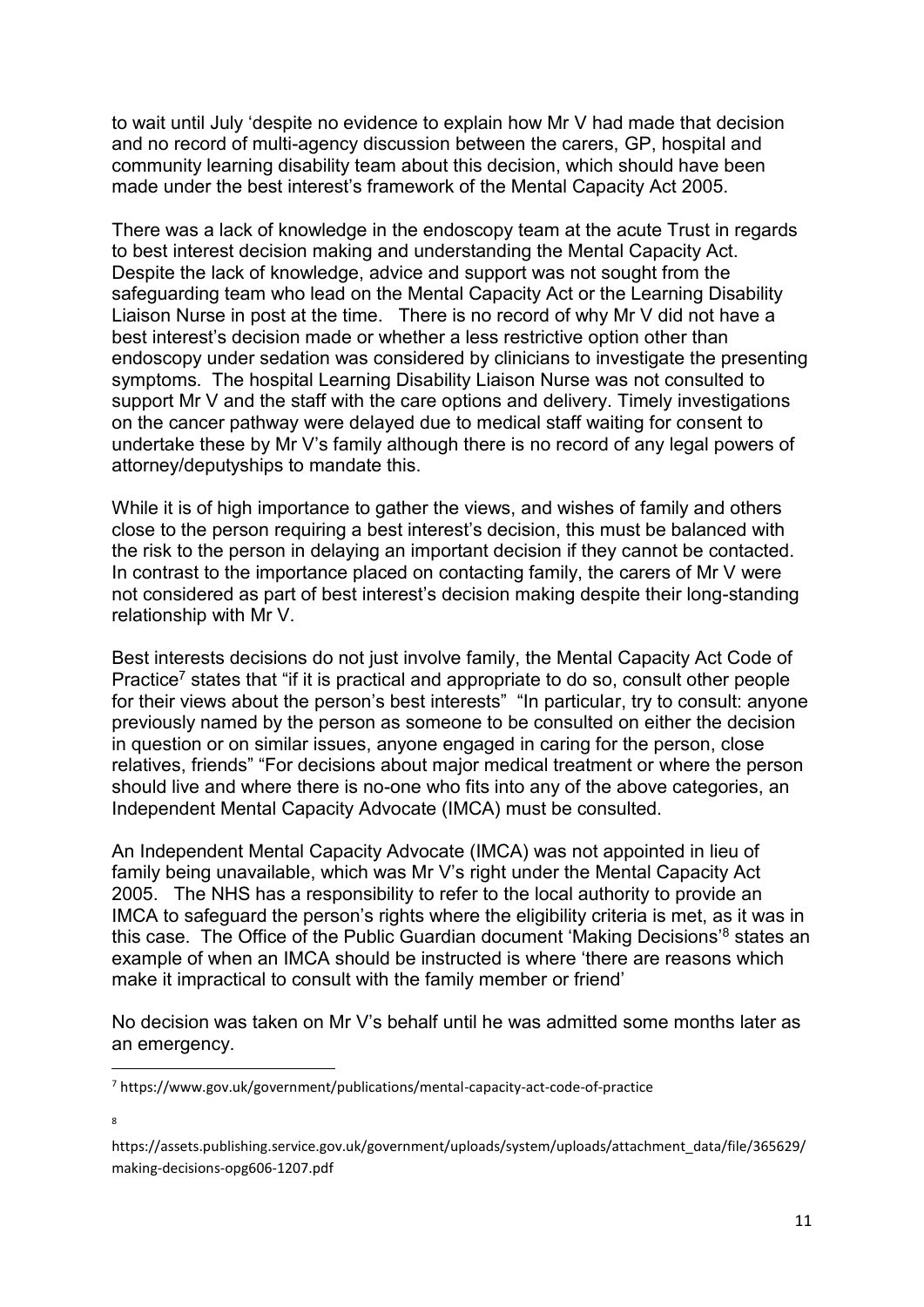#### **Coordinated Care**

On 06 July 2014, Mr V was admitted to hospital, via the emergency department, with a perforated bowel caused by cancer in his bowel. On 17 July 2014, Mr V underwent surgical intervention to remove the mass. The post-surgical plan was to follow up Mr V, however, at the time of this surgery, there was no formal referral pathway to the Cancer Specialist Nurse. Normally someone who has had this treatment would be followed up by a specialist nurse from the acute Trust. However due to issues with the referral pathway, which have since been resolved, the nurse was not notified of the need to follow up Mr V. This, combined with a series of missed appointments meant Mr V's care was not followed up as it should have been. There was no identified professional leading and coordinating the care for this very vulnerable person who could not speak for himself.

The S.I. investigation by the acute hospital found that chemotherapy is sometimes indicated for the type of cancer Mr V had, the multi-disciplinary team discussion as to why Mr V was not suitable for chemotherapy was not documented. While it is likely this was decided due to his co-morbidities and the slim chance of it being beneficial, there is no record of this decision being discussed with family, carers or an IMCA as part of best interest's decision making.

Although Mr V was reviewed in the outpatients clinic a year later, there is no record of the agreed follow up scan occurring until two years later. This scan identified metastases which means the cancer, which begins in one part of the body, then spreads to other areas.<sup>9</sup>

# **Communication**

The follow up plan for after care and review appointments were not made clear to the staff caring for Mr V at his home. Carers believed the reason for no further treatment was that the initial treatment had cured Mr V. They were told to liaise with the GP for further information and support although there was no clear plan for the GP role following discharge from hospital.

The carers in supported living knew Mr V very well and provided good care and support within their scope and limitations of their role. However, they did not have clinical training or an identified lead professional to manage information which they felt impeded their understanding of Mr V's condition as well as impeding their ability to challenge clinicians further on follow up treatment plans on behalf of Mr V.

There was confusion about booking clinic appointments and some appointments were cancelled in error. A booked appointment for follow up review for Mr V was cancelled by the home so that Mr V could go on holiday, there are no records to show this decision was made under the best interest's framework set out in the

**.** 

<sup>9</sup> https://www.nhs.uk/conditions/cancer/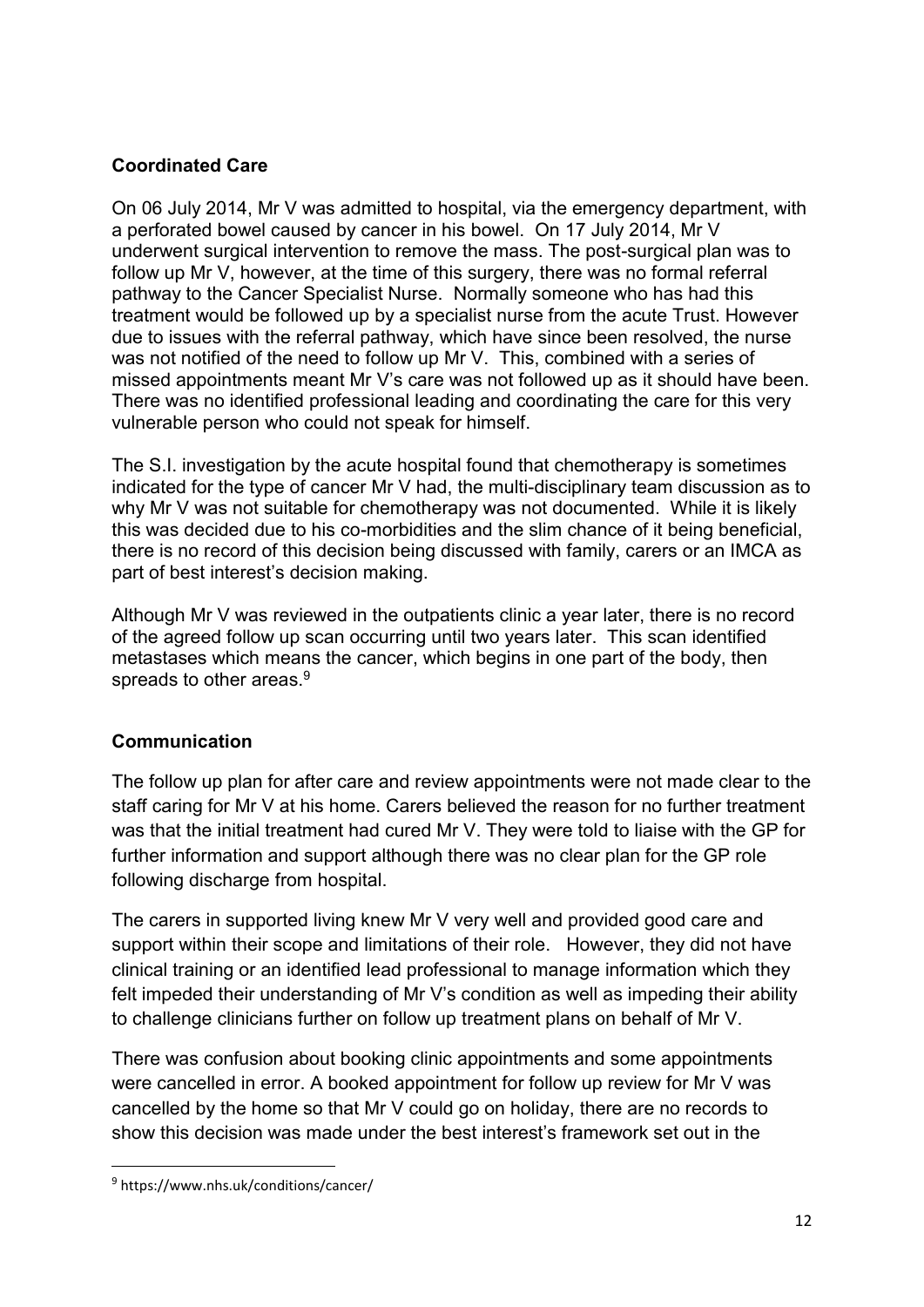Mental Capacity Act 2005. No records show any dialogue took place between the hospital and the home about Mr V's missed or cancelled appointments despite Mr V's clear vulnerability in being unable to make the decisions to attend himself.

There was a lack of coordination overall of Mr Vs follow up and after care following his initial diagnosis and surgery. The NHS Serious Incident Investigation (conducted by the acute Trust) showed Mr V was referred to the Clinical Nurse Specialist for follow up according to cancer network guidelines but no Clinical Nurse Specialist appointment was booked due to a lack of a formal referral pathway to the nurse at that time.

# **Confidence of unqualified care staff to respectfully question and challenge professional decisions**

There is evidence throughout the chronology and from verbal reports from the staff who knew and cared for Mr V that information that was passed onto them regarding Mr V's care plan was not always accurate or in an understandable format for someone who was not a qualified health professional to understand.

The care staff reported that they had known and worked with Mr V for over 5 years and knew him well, they knew his personality and his communication style including his nuances of communication. They reported that they often did not have the confidence to challenge qualified professionals on clinical decisions or care and treatment plans. They described feeling at times that their knowledge of Mr V was not sought by qualified professional involved in Mr V's care.

This lack of partnership working between carers and health professionals had a negative impact on the quality of care provided to Mr V as he was unable to advocate for himself and was reliant on those around him to do so.

# **Quality of discharge information**

The discharge summary from the hospital was not specific regarding follow up treatment and, therefore, open to the misinterpretation shared by the carers about his condition. The discharge information was a missed opportunity to agree who would be the lead professional to coordinate the care for Mr V on discharge from hospital.

#### **4.3 Drawing together of the key themes**

The Mental Capacity Act 2005 is law and was not followed by the services involved in Mr V's care. As a result, MR V did not benefit from the protections offered by this legal framework. The clinical staff did not follow the law to make the medical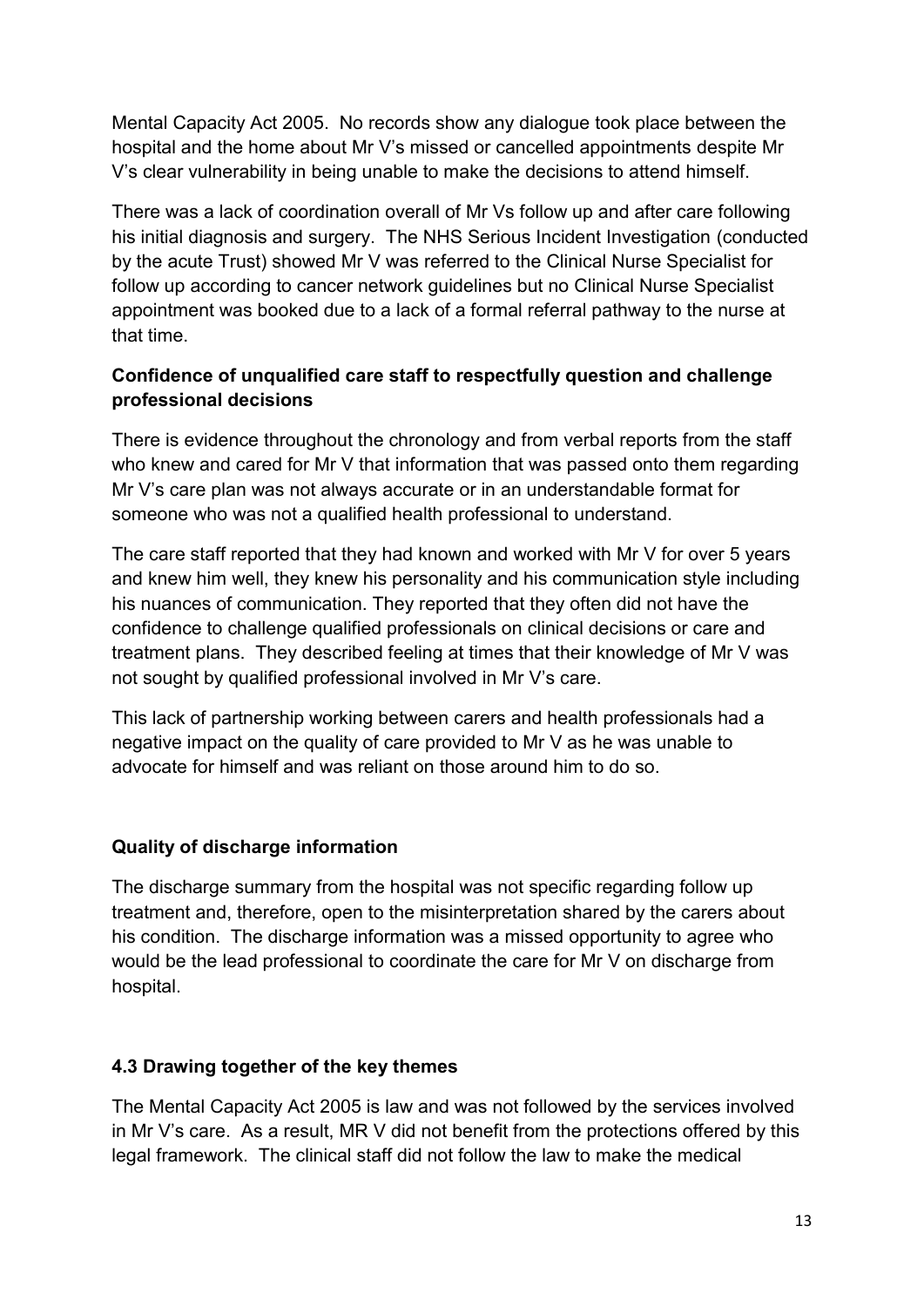decisions for Mr V and the care staff did not follow the law when deciding on Mr V's attendance at appointments.

The learning event found that unregistered care staff experienced a lack of acknowledgement by health professionals of the valuable knowledge and role in caring for Mr V. This, combined with a lack of understanding of the Mental Capacity Act, meant valuable knowledge was lost in decision making on behalf of Mr V and added to delays in investigation and treatment.

Qualified professionals should ensure they obtain information from those who know the person best, which includes paid care staff, when making assessments, interventions and discharge plans for individuals who lack capacity to make their own decisions about care in line with the statutory Code of Practice for MCA.

It was apparent from the discussions with the care staff at the learning event that unregistered care staff experienced a perceived imbalance of power when dealing with health professionals. This is consistent with a finding in the Safeguarding Adults Review for Adult W<sup>10</sup> who also had a learning disability. Carers have been found to lack confidence in challenging and questioning qualified professionals in respect of health care plans and decisions made by those professionals. Many Safeguarding Adults Reviews nationally as well as locally have highlighted the need for multiagency escalation and resolution procedures and such a procedure was available locally. Nevertheless, it is reasonable to suggest staff require training and support to use escalation and resolution procedures and also, the issue has to be identified by staff as a safeguarding issue to invoke them. At no time was a safeguarding concern raised in relation to Mr V by anyone involved in his care. In the delays and confusion around decision making, neglect of Mr V was not recognised until the LeDeR review was completed.

This review also raised issues in regards to the quality and effectiveness of GP and hospital appointments for people with complex needs such as Mr V.

The GP involved in Mr V's care pointed out that "it is hard to overstate the importance of Mr V being brought to his appointment by someone who knew him really well, as often people with a learning disability are accompanied to appointments by a care worker who doesn't know why they are there and the quality of the consultation is based upon the knowledge and skill of the person who brings them in. Often the care worker assumes the GP knows why the person is there and they don't"

<sup>1</sup> <sup>10</sup> https://www.camden.gov.uk/documents/20142/25239190/Adult+W+SAR+-

<sup>+</sup>Executive+Report.pdf/1dccf979-e12e-cdb0-b62e-55db88bb7b91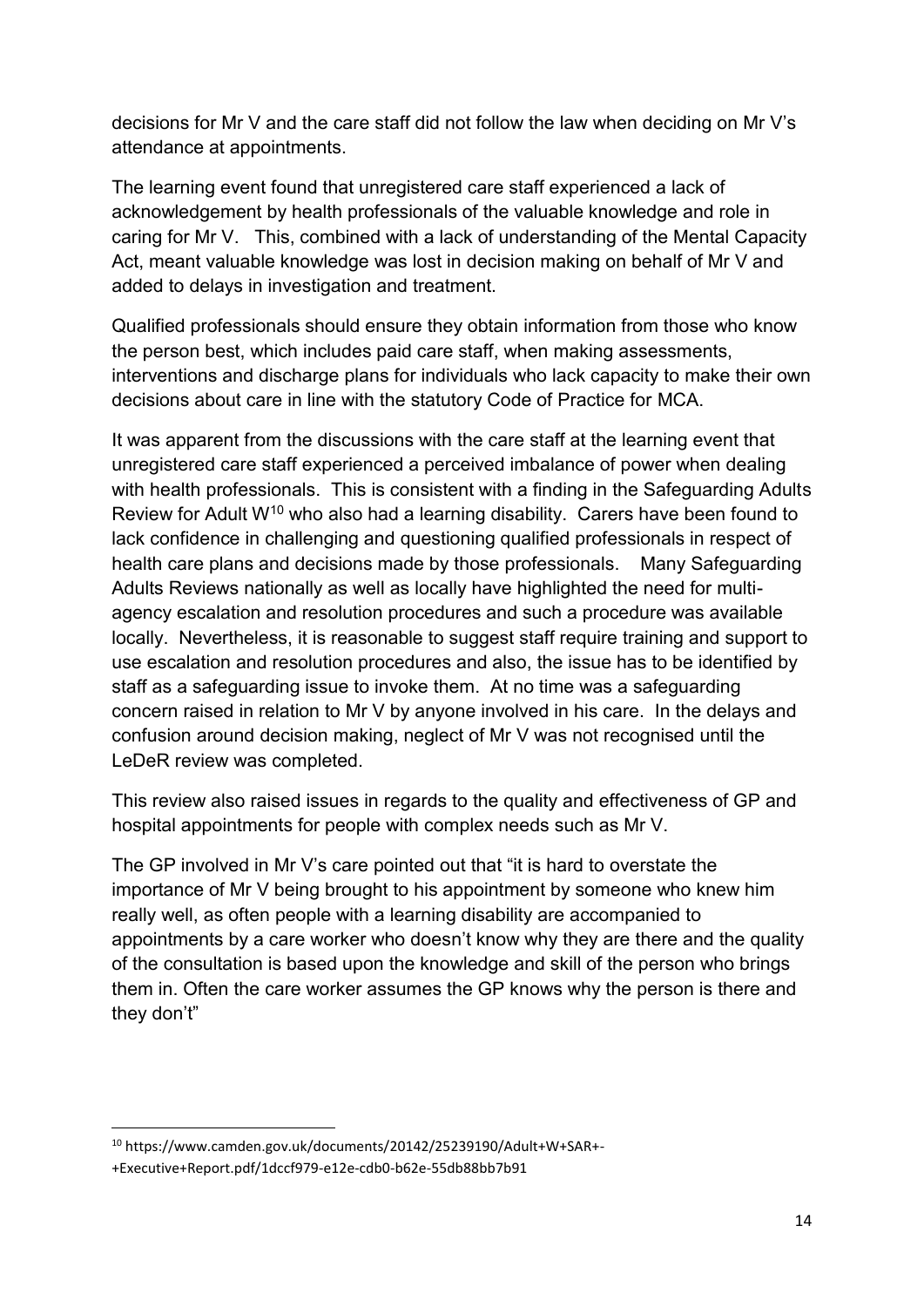This highlights the need for unqualified care staff to have training on how to support people with complex health needs to health appointments and to have extra support from their managers in these cases via supervision.

When a person is supported by care staff to a health appointment they must be accompanied by a member of staff who knows them well and they should take with them current and up to date health information. Unless it is an urgent matter, every effort should be made to coordinate appointments with the availability of the named carer.

It may not always be possible for a person with Mr V's complex health needs to be accompanied by a carer who knows them well but there should be a written brief from the care provider to support the clinician conducting the consultation with as much up to date information as possible.

One of the ways in which this can be done is by use of a one page sheet of information or by using a health or hospital passport. A health or hospital passport is a document that gives an overview of the person's medical needs as well as ways they like to be communicated with and information on ways to support the person with medical interventions.

These forms of documentation however are only as useful as the information within them and therefore this information needs to be current and up to date.

#### **Advocacy and care co ordination**

It was apparent from the attendees at the review meeting and from studying the chronology that there were several different agencies involved in the care of Mr V as well as the involvement of care staff and managers at Mr V's home.

Discussion was held looking at who/what agency was taking responsibility for overseeing Mr V's care throughout the chronology.

In the latter part of the chronology it is evident that there was more effective care coordination but it is not apparent in the early part of the chronology that any one agency or person was taking an oversight or lead in the co-ordination and follow up of all aspects of Mr V's care.

The participants at the review meeting discussed the importance of having at least one agency or professional taking responsibility for the oversight of someone with complex vulnerabilities such as Mr V.

The role of clinical and social work within the Community Learning Disability Team could have provided a coordinating and supporting role between the care staff and the health professionals for Mr V. While there is plenty of evidence to demonstrate the involvement of the social worker and learning disability nurse in providing excellent end of life care to Mr V, their role during the stages of investigations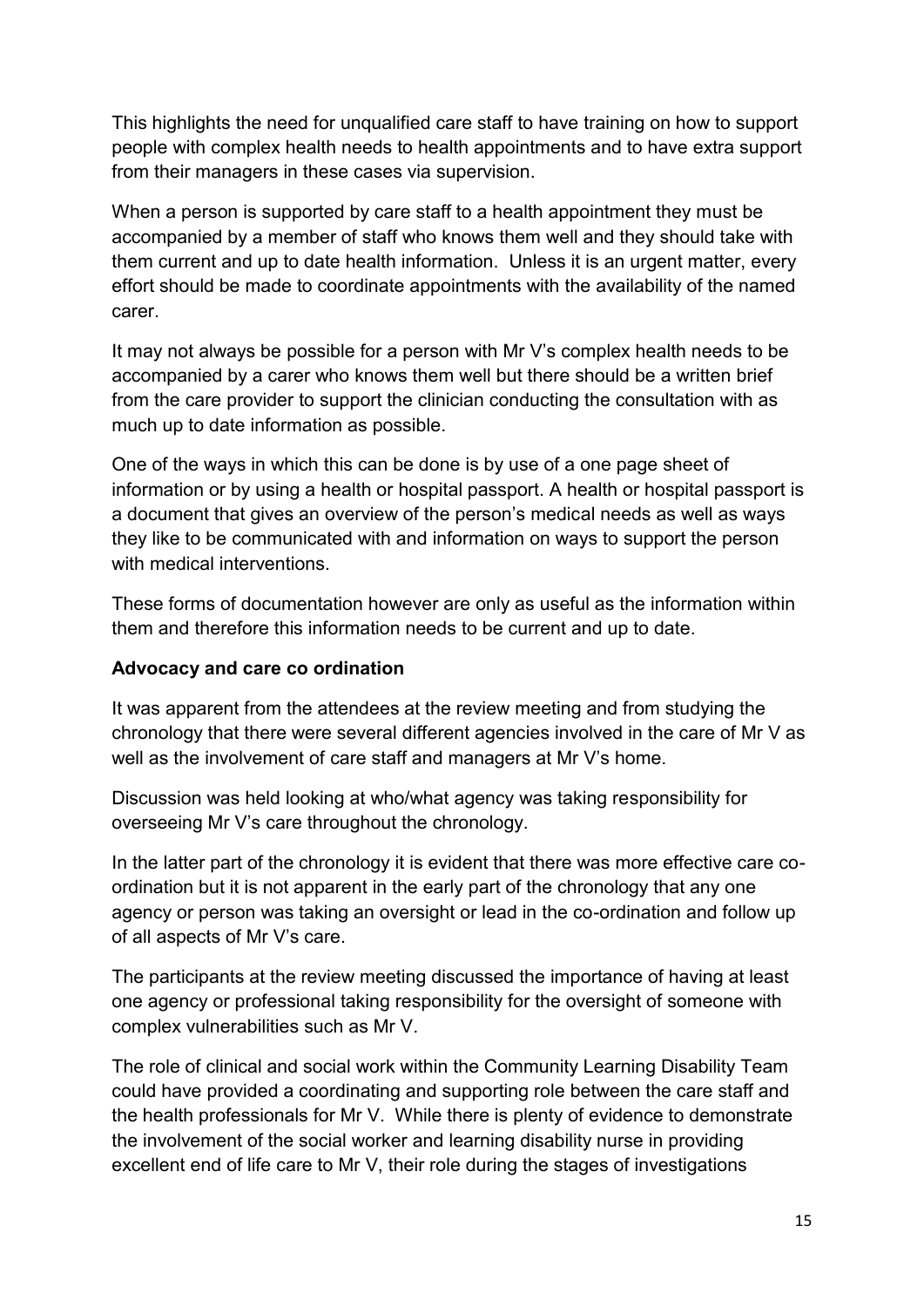between 2014-16 was not apparent. However speech and language therapy, occupational therapy and physiotherapy services from the community learning disability team were involved at the earlier stages of Mr V's care.

Assumptions were made that each agency was supporting Mr V in the best way possible (which they were) but because there was no "helicopter view" with no single agency/professional taking that high level oversight then opportunities for intervention and key stages were overlooked, for example finding out why appointments were missed/cancelled and ensuring correct after care information was gathered.

Discussions at the review meeting looked at the way in which often adults who do not attend hospitals or clinic appointments are marked down as DNA (Did not attend). However, in cases such as that of Mr V he was totally reliant on his carers to make and attend all health appointments so he had no choice or understanding in attending or not attending for appointments. Therefore, he 'was not brought' rather than 'did not attend' and this should warrant further enquiry from the agency sending an appointment.

#### **5. Examples of good practice**

Throughout the initial LeDeR review, from information gathered at the learning event and information seen within the Serious Incident (S.I.) investigation report from the acute Trust there are many examples of good practice, which are presented below including quotes.

- When Mr V was first identified as being unwell, noted by care staff, and having bowel problems the information from the LeDeR review state that the GP made an immediate referral to the gastro enterology team under the 2 week rule referring process. This is a process where the GP makes a referral to the local acute Trust for an urgent appointment because the person's symptoms indicate they may have cancer.
- The GP was someone who had known Mr V for a number of years and was a consistent person in Mr V care network.
- The team of care staff at Mr V's home was reported to be stable and staff knew Mr V for many years
- "The Gastroenterology Team tried to facilitate an urgent procedure through an inpatient admission, and the GP also followed up with the hospital team when required".
- "In addition, it was evident from the medical notes that the patient was very well managed following his acute diagnosis of a perforated bowel, and that the emergency surgery was undertaken immediately once it was deemed to be in the patient's best interests. Furthermore, the patient was discharged following the surgery in good health, and his complex needs were well met postoperatively."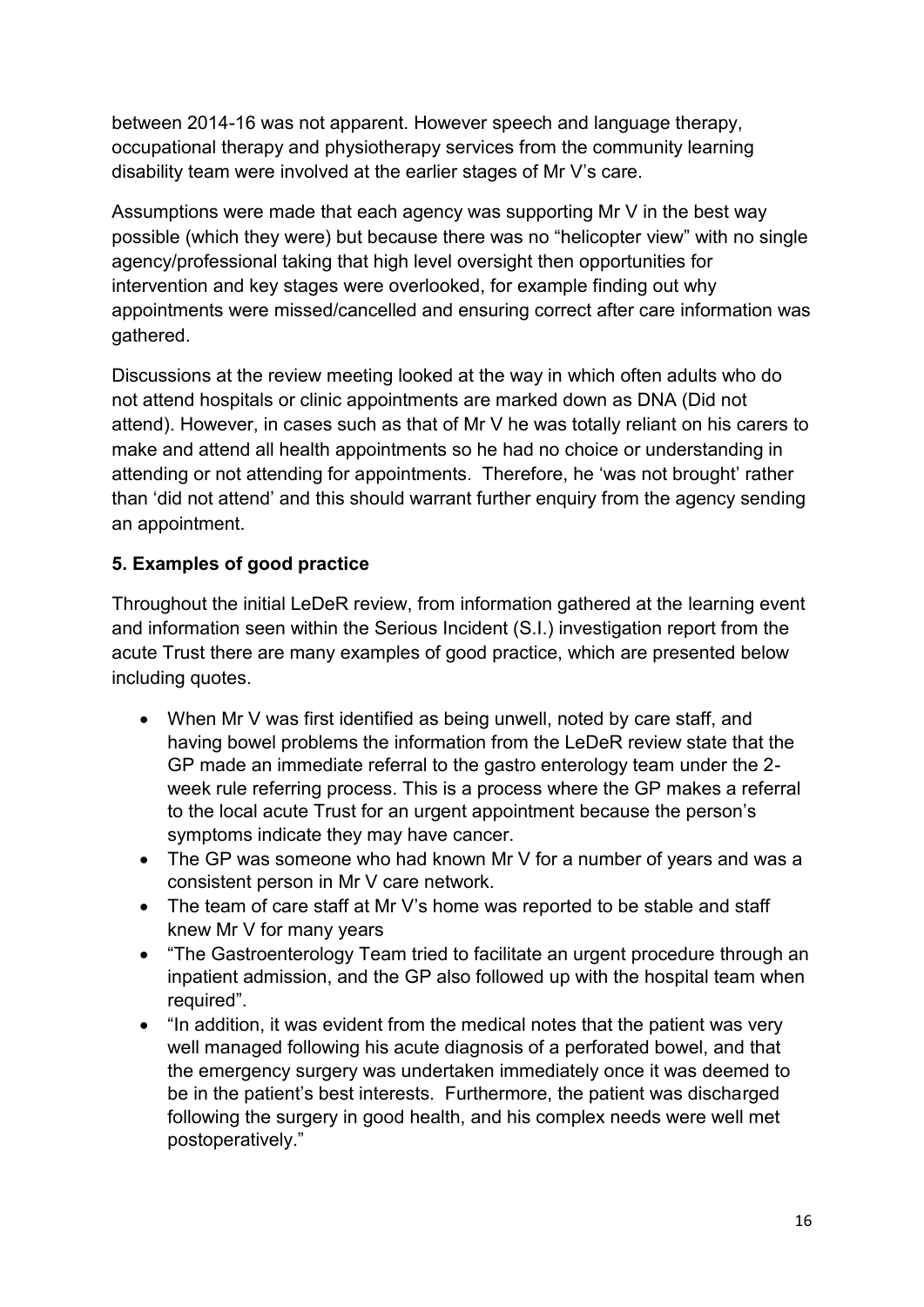- The care staff at Mr V's home were not trained clinicians but they were proactive in requesting clinical advice and support.
- Staff at the care home requested help and guidance on how to manage the patient clinically and sought this at every opportunity.
- It is evident that the Community Learning Disability Nurse from the local CLDT was very involved in supporting Mr V and the care staff. "The Community Nurse for Learning Disability provided guidance and support to staff whilst they were caring for the patient."
- Towards the end of Mr V's life he was cared for at home with support from the palliative care team and it was reported that "The palliative care nurse specialist [CNS1] made over 200 contacts to the patient and carers during that part of the patient's pathway and on one occasion the nurse is noted to arrive at the residential home 10 minutes after receiving a call from staff – this nurse provided exemplary care and support. The palliative care team also ensured that the patient's carer's emotional needs were met when they were providing end of life care. "

# **6.Summary and conclusion**

People with a learning disability are subject to extreme health inequalities with a gap in life expectancy of 26 years for women and 20 years for men (LeDeR Annual Report 2019). Mr V was a man with severe and profound learning disability, he had impaired sight and hearing and he was totally reliant on those around him for all aspects of his care and support and daily living activities. He was unable to speak up for himself and needed someone to advocate on his behalf.

From reading reports, meeting with Mr V's care staff and meeting with clinical and medical staff involved in his care it is apparent that Mr V was loved and well cared for.

There was a high-quality network of health and social care professionals and care staff supporting Mr V.

What is striking from conducting this review is that although the network around Mr V was good there seems to be a lack of 'informal' advocacy for him. The thing that seems to be missing is who took the role of speaking up for him. Whether a person has a formal IMCA or Care Act advocate or not, those working with vulnerable people should also see advocacy as part of their role in supporting the person.

Person centred care is essential when supporting someone with such complex needs as Mr V and there is evidence that the care he received was person centred. What is absent was a lack of oversight and coordination of his care.

In children's services when a child has additional needs there is an early health assessment (previously known as common assessment framework) which is a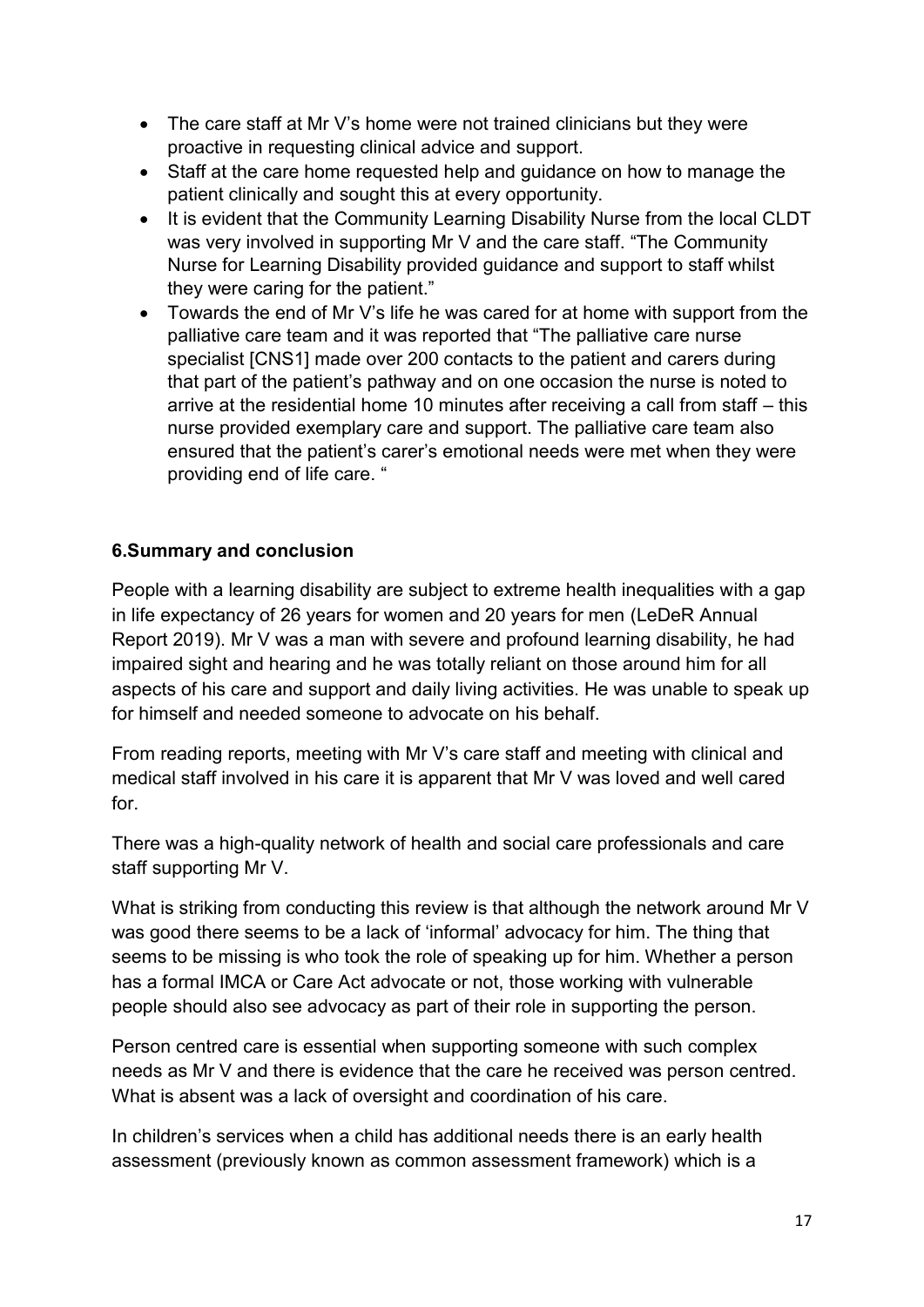holistic assessment of the young person and all agencies involved in their care<sup>11</sup>. All agencies involved in the child's care come together to nominate a lead professional usually the person whose role has most involvement with the child. It is this person who then oversees the care coordination of the child and holds the network to account.

Mr V was an adult however it could be said that he had some similar needs to a child as he was not able to advocate for himself. This is a system that should be replicated.

# **Changes made by the care provider**

In regards to supporting people with complex physical disabilities and complex health needs to appointments the manager of the placement where Mr V lived reported that it is the responsibility for service managers to follow up issues when service users are unwell. They take on this responsibility and it is not left solely to the care staff. The managers now immediately contact the Community Team for People with a Learning Disability (CTPLD) and work as a team not separate organisations.

The care provider reports that now if a person being cared for in their organisation is presenting with health problems then the social worker is informed straight away and if a person has complex needs and requires ongoing case management then they will receive more intensive support.

# **Changes made at the acute Trust**

The acute Trust has incorporated information on the MCA into adult safeguarding level 3 training as set out by Adult Safeguarding: roles and competencies for healthcare staff (August, 2018).A specialist learning disability liaison nurse is in post and has developed clear networks within the Trust to support staff.

The acute Trust has actioned work to ensure that discharge summaries and letters for people with similar needs as Mr V are simplified and that they facilitate better communication with other agencies.

When providing training on MCA and DoLS the acute Trust recommends that these simplified discharge summaries are used as part of the training.

The acute Trust is using the case study of Mr V as a learning opportunity for reflection and supporting the need for effective communication between all agencies. The internal Serious Incident report as an outcome of Mr V's case is being used for training and reflection with the colorectal surgical team.

**<sup>.</sup>** 11

https://assets.publishing.service.gov.uk/government/uploads/system/uploads/attachment\_data/file/779401/ Working Together to Safeguard-Children.pdf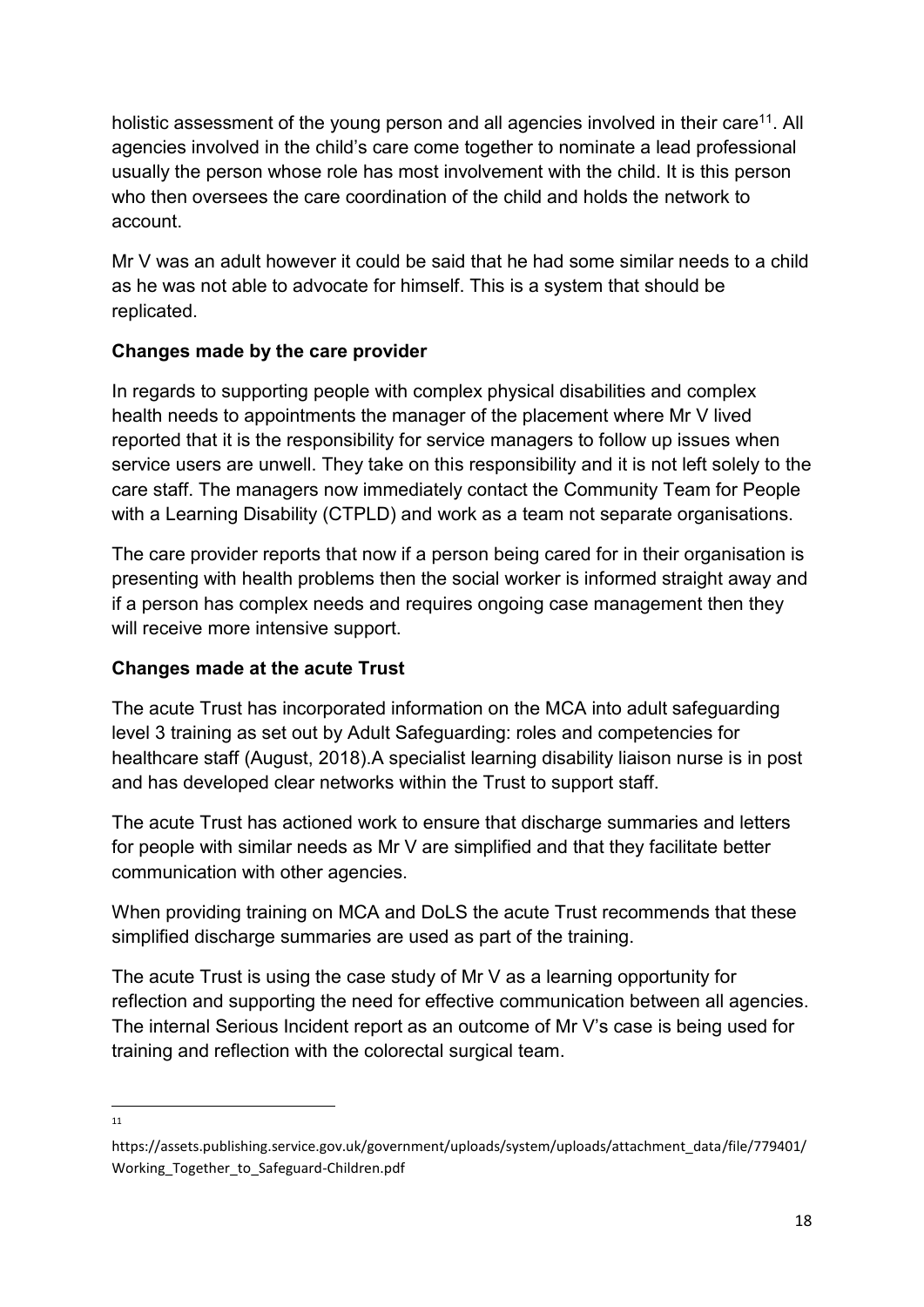The acute Trust has now put in place a robust nurse led follow up pathway for the management of patients follow up and oversight.

# **Changes made by the CCG**

Work has been done around the MCA with GP's and supporting GP's to understand the application of the MCA. Also, there has been work to embed an MCA template onto the GP electronic records system known as EMIS.

There has been a focused piece of work around improving uptake and undertaking of annual health checks for people with a learning disability as well as improving coding of people with a learning disability on the GP electronic records.

# **7.Recommendations**

# *Advocacy*

*All staff who provide care and support for adults with complex needs with a severe and profound learning disability should see themselves as the person's advocate, this includes knowing when to refer for specialist independent advocacy. Assumptions should not be made that someone else is taking on the responsibility to advocate for the vulnerable person and it should not be a role just for specialist advocacy services.* 

**Recommendation 1:** The Acute NHS Trust should monitor and ensure they are making IMCA referrals when someone is unable to consent to their treatment.

# **Care Staff who do not hold a professional registration**

For providers of care to ensure that staff without professional registration who support people with complex health needs and severe and profound learning disability are recognised as having valuable knowledge and understanding of that person by those who have professional registrations.

Care staff who do not hold a professional registration need training, development, managerial support and supervision on how to support a person with complex health needs to GP, hospital and clinic appointments.

Care staff who do not have a clinical background and who are supporting people with complex health needs and physical disabilities should have training on how to care for people with these specialist needs.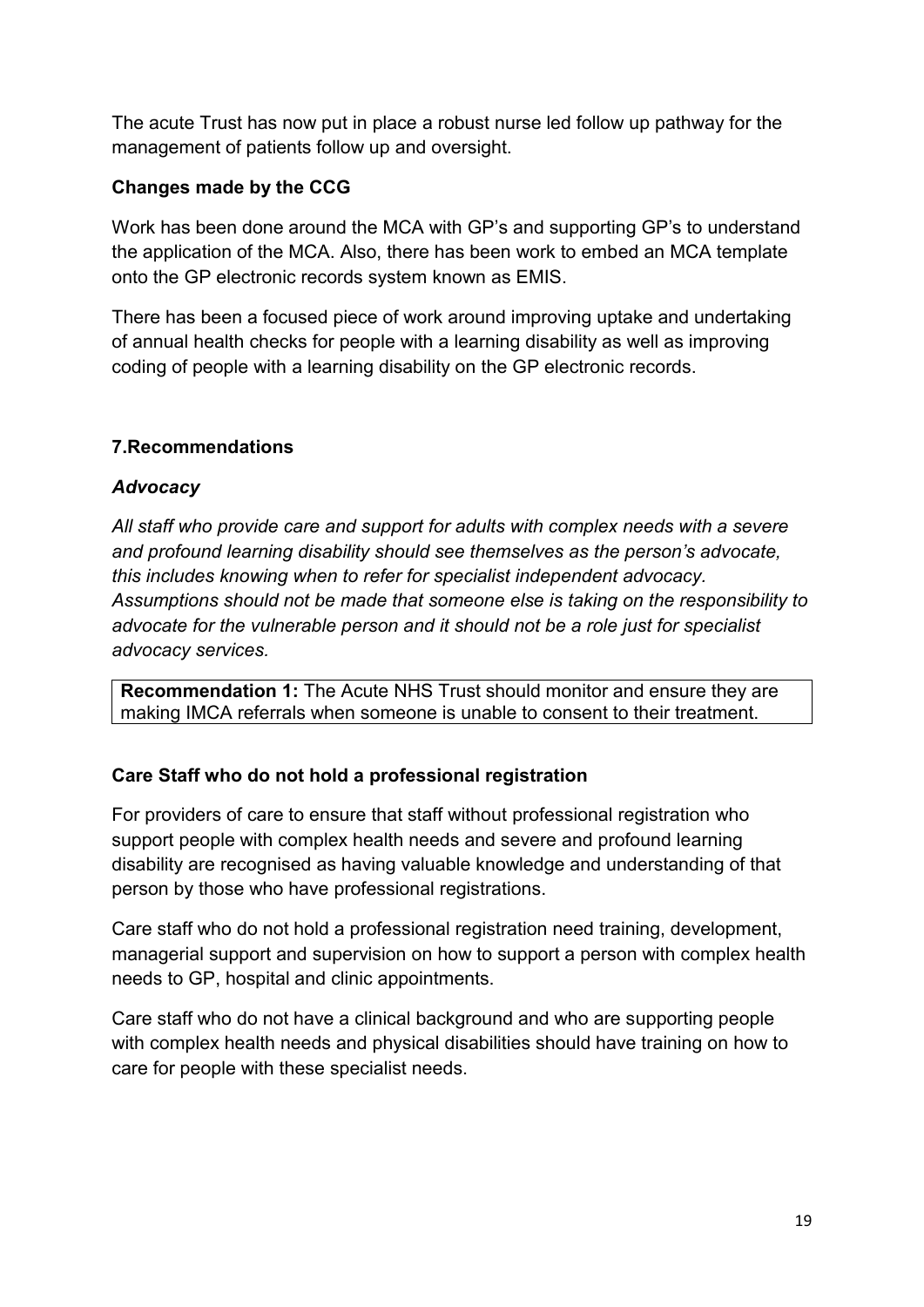**Recommendation 2:** The Integrated Community Learning Disability Team should consider developing training and making the offer available to Learning Disability provider services regarding supporting a person with their health needs.

#### **Hospital passport/health care plans/one page grab sheet**

Discussion was had at the learning event in regards to people with severe and profound learning disability with complex health needs having quality health appointments where up to date health information for the person needs to be presented. If the staff supporting the person to an appointment do not have in depth knowledge of the person's health issues, or have accurate up to date health records and documentation then the appointment time maybe wasted.

**Recommendation 3:** For all hospital passports/health care plans to be kept up to date and regularly reviewed. For people with severe and profound learning disability with complex health needs to have an up to date one page health profile to support GP and hospital appointments.

#### **Care coordinator**

Where a person who has a moderate to severe/profound learning disability and has complex health needs and receives care and support from more than one agency then a decision must be made by all involved agencies on identifying a key worker/named person who will take the responsibility of high level overview of the person's care.

The person identified in this role should take responsibility for coordinating multiagency meetings and ensuring that need to know information is shared between all involved agencies.

**Recommendation 4:** Develop a system that ensures a lead role/professional is agreed to coordinate care between the Acute NHS Trust and community services for a person with a learning disability.

# **Application of MCA**

In order to safeguard a person's rights and ensure the least restrictive options are used and reviewed an application should be made for a deprivation of liberty.

**Recommendation 5A:** Health and social care providers should ensure that all clinical staff have access to support and advice on the MCA in addition to receiving training and written guidance.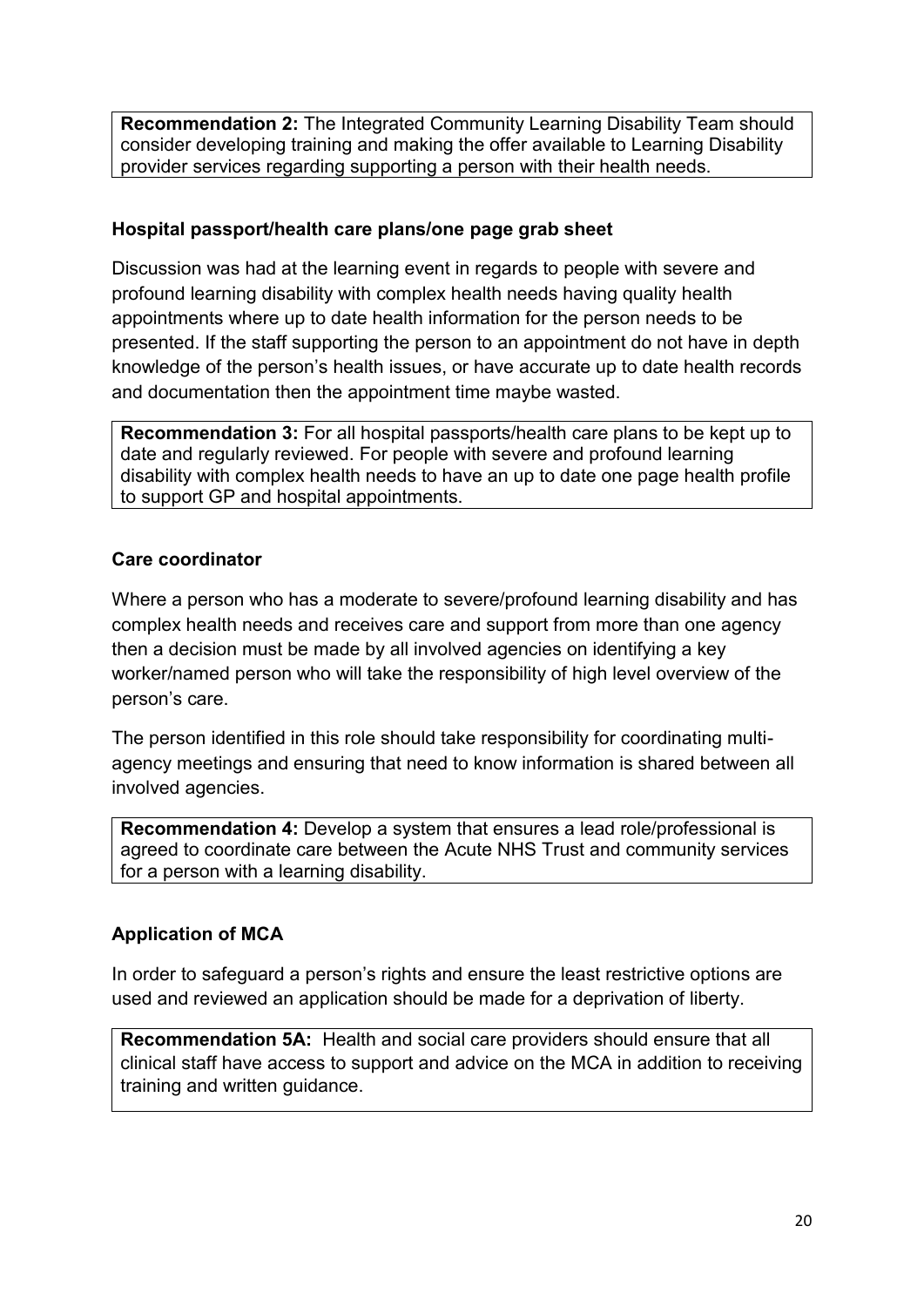**Recommendation 5B:** Health and social care providers should ensure that MCA policies are linked to relevant policies such as consent.

**Recommendation 5C:** Health and social care providers to ensure that the MCA profile is raised and continually refreshed.

**Recommendation 5D:** Health and social care providers, including CCG's, should ensure that the relevant organisational lead for MCA and DoLS is known throughout the organisation and that the person in this role should be available and able to provide expert guidance and support on any issues related to MCA and DoLS.

#### **Escalation of concerns**

From reports and discussion at the learning event it is noticeable that there was a lack of enquiry into the outcomes of Mr V's treatment and follow up. Opportunities were missed for escalation of concerns in regards to carers not knowing fully his follow up treatment.

**Recommendation 6A:** Organisations who provide care for people with severe and profound learning disability with complex health needs should have clear accessible policies and procedures for staff to escalate concerns.

**Recommendation 6B:** Within staff supervision "Escalation of concerns "should be raised as a topic for discussion.

**Recommendation 6C:** The CSAPB to seek assurance that the Multi-Agency Escalation and Resolution Procedure is being utilised by partners.

#### **Professional Curiosity**

There should be curiosity if a vulnerable person, who is reliant on others for all their health and social care needs, has not been attending an appointment when there are issues with their health and care.

Missed appointments for this group of people should be recorded as "was not brought" as opposed to "did not attend" with a clear set of actions to follow this up

**Recommendation 7:** Health and social care service providers must have a robust "Was Not Brought Policy" that is specifically targeted at adults who are unable to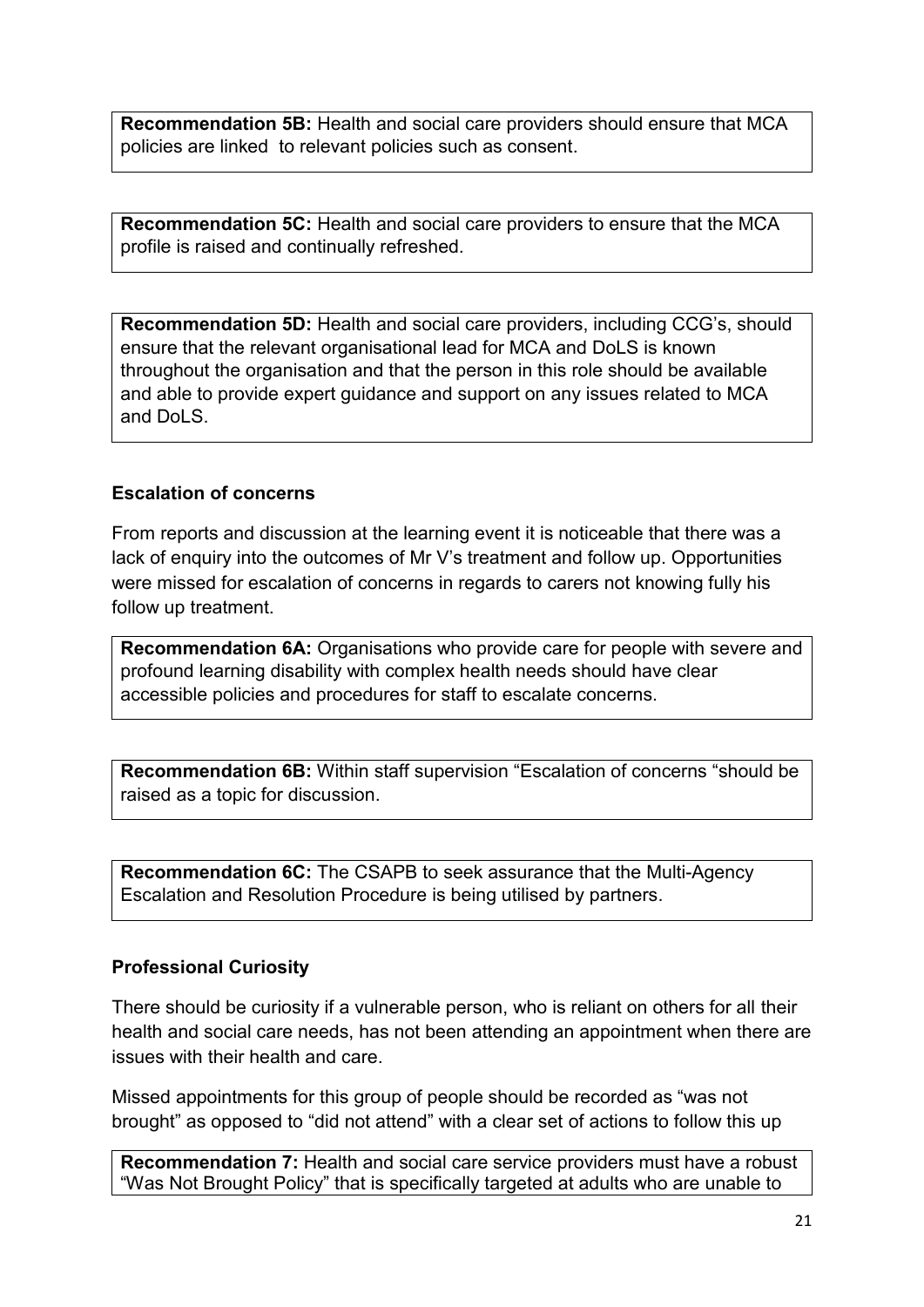advocate for themselves and are totally reliant on others to support them to health appointments.

# **Appendix 1**

Chronology as gathered from the LeDeR review

Mr V was reported as being unwell in July 2013

17.07.13 Admitted to Hospital with Sepsis of unknown cause. Had a chest x-ray. No abdominal investigations done as no indication at this time according to hospital records. Discharged on the 19 07.13

02.08.13 Diarrhoea

07.01.14 Physiotherapist from CLDS highlights 10 kg weight loss over an unknown period of time to keyworker and GP

08.01.14 Keyworker reports weight loss to GP , books an appointment

21.01 14 GP appointment Referral made for two week wait due to suspected Gl cancer. Manager at supported living advised to call GP in two weeks if no appointment.

29.01.14 Two week wait referral confirmed received at the Hospital

04 02.14 Gastroenterology clinic appointment at the royal free. Recommended an upper and lower gastro-intestinal (GD Endoscopy assessment. Will need to be completed under Propofol sedation, Elective list was fully booked until May. Doctor recommended an admission to be arranged and it be completed on the emergency list

07.02.14 Fever. Paracetamol prescribed and appointment for 3 days' time

10.02 14 Attempted urine test but unable to collect sample due to incontinence. Fever treated with broad spectrum antibiotics

20 02.14 Hospital Letter sent stating Pre-assessment unit appointment booked for 03.03.14

03.03.14 Hospital/ CLDS Pre-assessment unit appointment. Reported attended by home staff. Waiting decision by sister and advocate.

14.03.14 GP received letter from clinic visit on the 4.2.14

08.04.14 Gastroenterology clinic appointment at the Hospital. Re-iterated plan for upper and lower Gl Endoscopy under sedation and stated a best interest decision would have to take place. No documentation that investigation or best interest meeting occurred.

29.05.14 Diarrhoea, home and GP had not heard from Gastroenterology since letter received on the 8.04.04. GP contacted Acute Liaison nurse at the Hospital to organise best interest decision.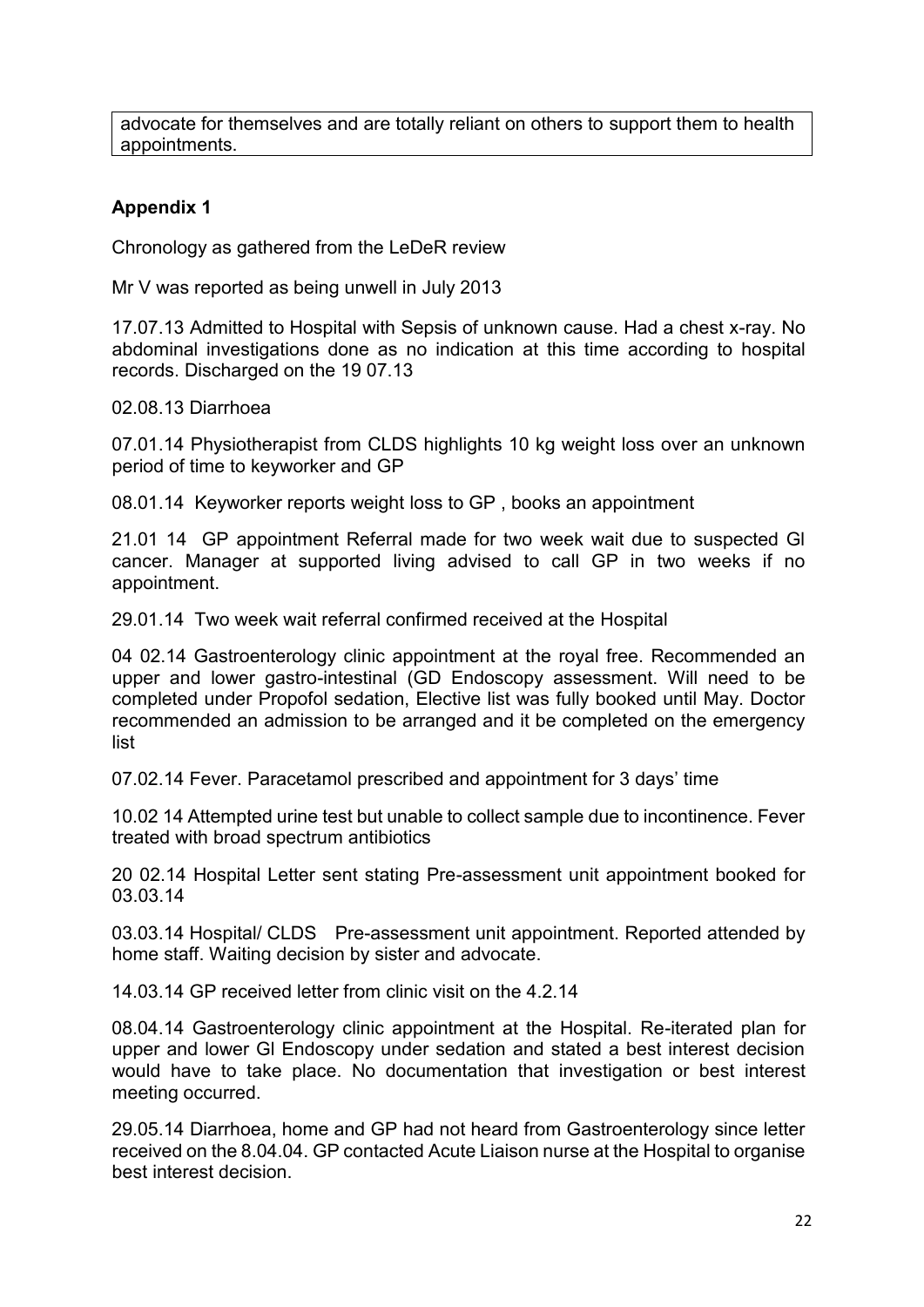11.06.14 Due to be admitted under Gastro-intestinal team at the Hospital on 11 June

Recorded in hospital records as being cancelled on day staff from Kelly Street who wanted to postpone in until next month, but no reason documented,

30.06.14 Blood in stool. A new 2 week wait referral was completed by GP as no further actions occurred from first referral

07.07.14 Admitted to Hospital rectal bleeding and a UT. CT scan on 08 07.14 reports a large mass in bowel and hernia 16.07.14 discussed in cancer MDT and recommended a resection. And sigmoid colectomy took place on 7.7.14 Sister did not have relevant legal right to make this decision, an urgent best interest decision should have been made instead. Developed a respiratory infection post operatively and recovered. Follow up CT on 26.07.14 showed a hernia.

Discharged from hospital on the 08 08 14. Not for further management of tumour. For follow up appointment in 6-8 weeks.

10.10.14 Follow up appointment booked but then cancelled by home manager in error as they believed it was to discuss surgery.

20.11.14 No follow up appointment booked yet GP contacted hospital Follow up appointment booked for 12.12.14

12.12.14 Gastroenterology clinic appointment at Hospital Discharged from surgical clinic, not suitable for chemotherapy- Referred to Clinical nurse to be followed up per cancer network guidelines No CNS appointment booked. Unclear as to reason

10.02.15 Full blood count — no abnormalities

14 04.15 Eczema flare up

22.04.15 DOLS assessment completed but unclear what for. No documentation on Council or GP system

20.08.15 Skin lesion

14.10.15 Letter to hospital surgical team from GP asking for hernia follow up

14.12.15 Hospital Gastroenterology Clinic appointment at the Hospital Review of the hernia - no follow up necessary. Referred to CNS again for colorectal cancer to organise routine follow up CT scan. No CNS appointment booked Unclear as to reason

05.05. 16 Chest infection

23.06. 16 Rash

19 07.16 GP advised carers to continue to monitor bowels. GP requested a follow up appointment and CT scan from general surgery clinic

28.07.16 Email from medical secretary to CNS requesting follow up from GP letter. CNS requested an urgent CT, bloods and appointment in clinic, this was Cancer CNS first involvement in this case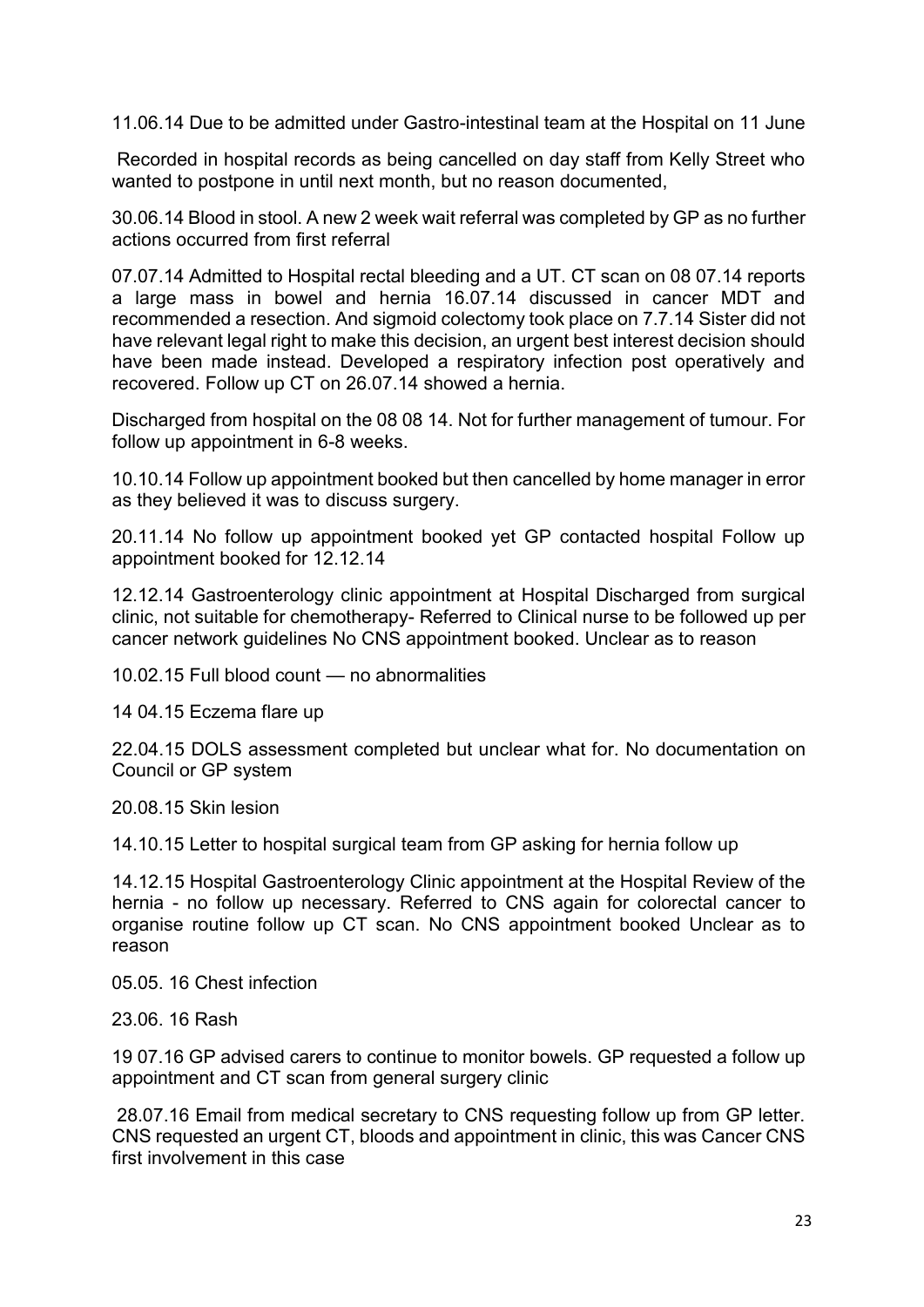15.09.16 Hospital CT scan of chest, abdomen and pelvis completed. Shows multiple mass's stage 4 in both lungs.

05.10.16 Hospital Clinic appointment with Gastroenterology given results of scan, informed there were no interventions that were appropriate and Mr V would be referred to Palliative care team.

6.10.16 CLDS Communication between home and CLDS requesting support as Mr V was sent home

27.10.16 CLDS Entry documenting a conversation with Colorectal CNS. CNS had reviewed surgery from 2014 and reported that V initial cancer diagnosis (in 2014) had been acute; the tumour couldn't be resected completely due to positioning close to blood vessels, and the cancer had all of the features that suggested that cancer recurrence would be likely for V. It was suggested that support staff had not been aware of this and were under the impression that V operation had cured him. CNS reported that the information on discharge was complex and may not be easy for nonspecialist to understand. Also, discussed decision not to have chemotherapy decided that he was not fit for this but this may have warranted a best interest decision. Also, discussed decision to not operate on hernia — decided he was not medically fit also, but was queried whether this should have been a best interest decision, Improved communication necessary -Giving people information in a format mat they understand. Best interest decision should be taken when warranted

30.10.16 Anticipatory medications prescribed at request of palliative care team Morphine sulphate 2 5mg

Midazoiam 2 5mg

Cyclizine 50mg

Hyoscine 60-120 mg over 24 hours

2.11.16 Telephone review home deputy manager. Mr V is still attending day centre, Pain seems well controlled with Butrans and PRN Paracetamol Continues to eat and drink normally- Discussed rationale for injectable medication — staff are not trained to administer these but have a secure place to store them. DNAR form to be completed by home staff and dropped in to be signed by GP. booked for flu jab on 8.11 18

07.11.16 CLDS nursing team attended home staff meeting and discussed V diagnosis and prognosis and answered their questions

14 11.16 Given Flu jab

21.11.16 CLDS CLDS nursing met with Mr V's mother and sister to discuss diagnosis and care needs. Agreed to keep them updated with any further information

21.11 16 CLDS CLDS nursing and palliative care attended home staff meeting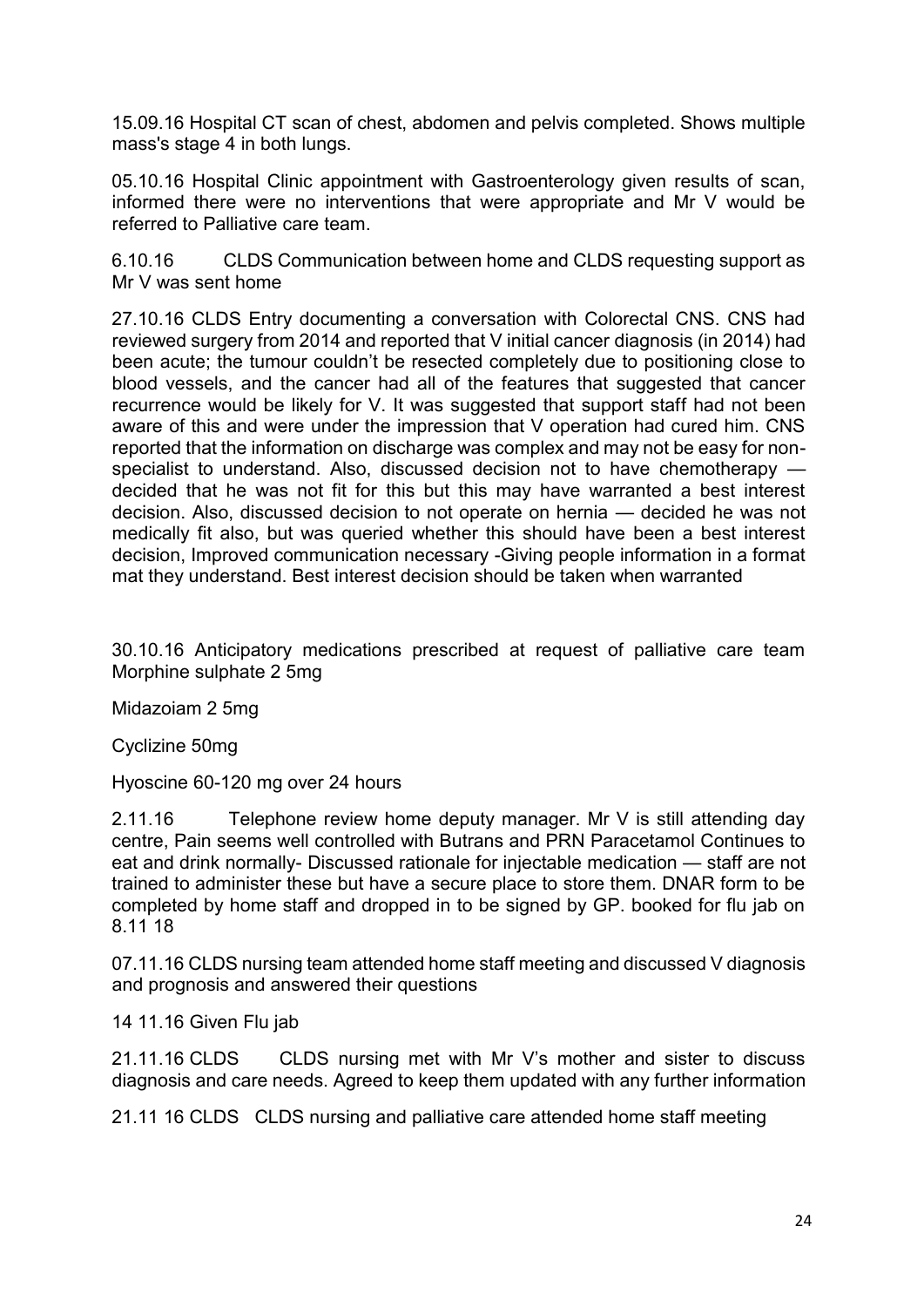21.11.16 Discussion with sister and mother. Discussed the delay between request and CT scan, GP agreed to look into this and informed them If he heard anything, Discussion around family making preparation for their funeral wishes.

25 11.16 CLDS Social worker planned to meet with home staff and family but family did not attend. Follow up phone call with family to discuss if they wanted to make a complaint regarding communication from hospital and to plan tor funeral arrangements. Mr V sister told sw to liaise with home manager regarding the complaint as she was traveling back to …. and would not have time to complete the form

01 1 2 IS CLDS nursing and palliative care attended home staff meeting to discuss Mr V support needs

02.12.16 CLDS lncreased funding for care at home as Mr V would not be able to attend day centre as often before. Option for FastTrack CHC funding discussed between CLDS nursing social care and palliative care but not appropriate at this time

5.12.16 Support workers report several episodes of Mr V appearing to be in pain. Paracetamol no longer appears to be effective. GP prescribed Co-codamol 15mg and advised he may need additional laxatives if used regularly.

07.12 16 CLDS nursing meeting with home staff. Discussed ways to support staff and Mr V. Discussed Mr V increased presentation of pain. Increase in pain medication organised with GP

21.12 16 CLDS nursing attended meeting with home to discuss care and updated palliative care plan documentation.

23 12.16 Urgent request from palliative care Butrans prescribed by GP

03.1.17 Telephone call to home Confirmed Butrane increased to 10

1.2.17 Telephone call from home. Staff noted weight loss over last year- GP reports likely linked to cancer diagnosis. Prescribed supplements and Given advice to attempt to increase food intake

02.02. 17 CLDS Discussion between CLDS nursing and home Mr V is losing weight. They have spoken to GP and been given advice.

10.02.17 CLDS nursing visit to home. Discussed decreased appetite and pain medication

17.02.17 CLDS Social worker discussing with home staff. Issues with bed and a repair arranged

20.02.17 CLDS to home staff palliative care team and GP over weekend as he became breathless and stopped eating, GP prescribed Clarithromycin for a suspected chest infection. Mr V improved the next day.

21.2.17 Telephone call to GP from home reporting loose stool Had started Clarithromycin for a suspected chest infection and was due to finish on 25.2.17- GP advised to finish antibiotic course and stop macrogol laxative.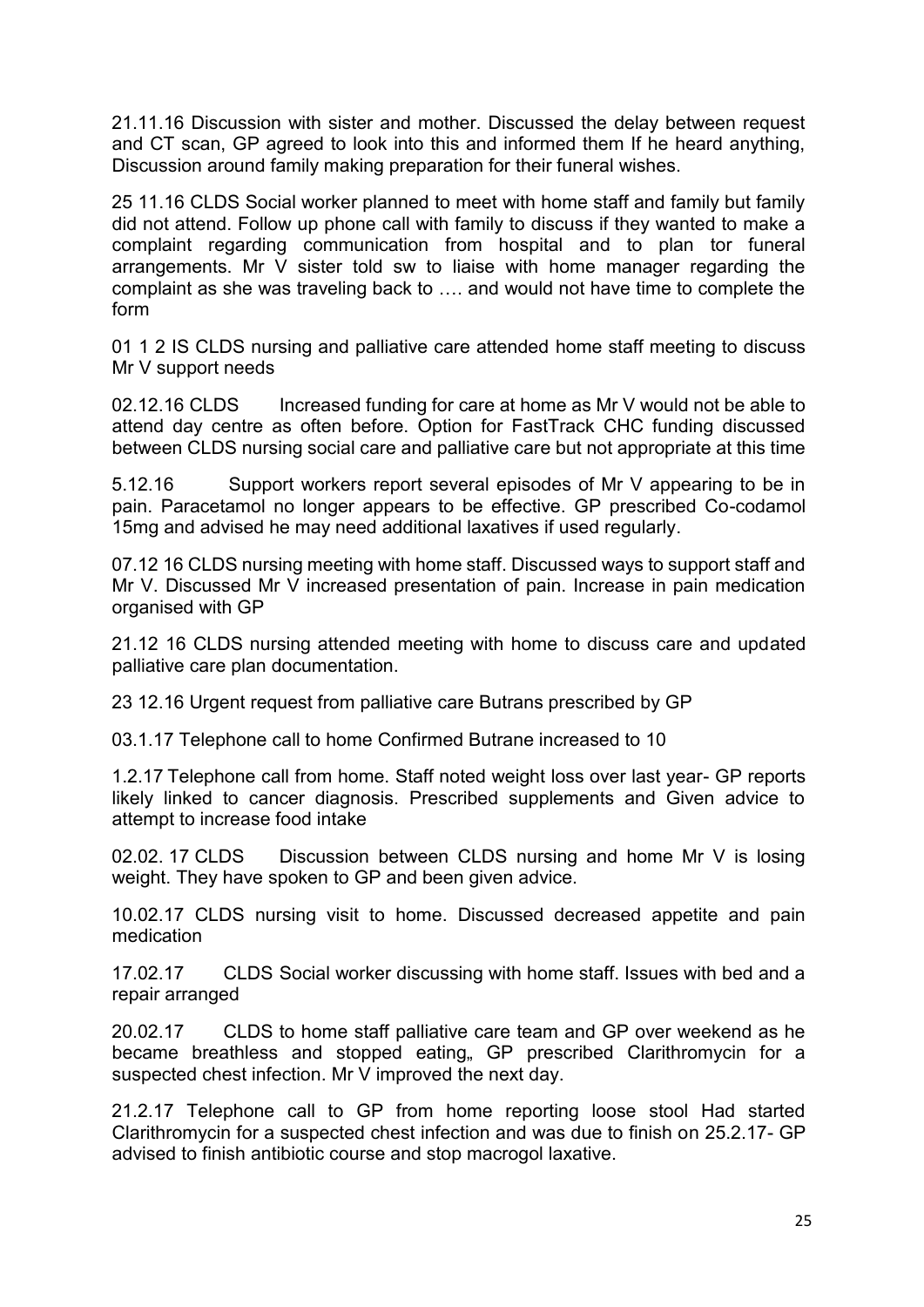23.2. 17 Telephone call from home to check medication — GP confirmed to stop Macrogol as still having loos stool.

24.2.17 Urgent email from palliative care nurse requesting Oromorph PRN and Lorazepam PRN

27.2. 17 Telephone call from home loose stool now settled advised to restart Macrogol given constipation is a baseline and Oromorph started

01.03.17 CLDS Bereavement support provided by CLOS psychological therapies to staff at Kelly Street.

7 3.17 Telephone call from home, High temperature, Given Oromorph but no effect, Called 111 and doctor visited. No further action necessary and started to settle

8.3.17 Telephone call from palliative care- Concerned about ongoing high temperature but otherwise seems ok Telephone call to home – staff are concerned he is in pain, Concerned about urine infection but unable to a sample as wears pads Trimethoprim prescribed 200mg twice a day 7 days course.

10.3 17 Telephone call from home, Loose stools due to antibiotics, advised to stop Macrogol until bowels open a day- Otherwise improving.

17.03.17 CLDS CHC fast agreed. Decision agreed to support Mr V at home rather than a placement

22.3.17 Telephone call from home No bowel movement for 2 days Not eating last 2 days and doesn't like supplements, It not opened tomorrow then to call back to consider increasing laxatives

23.3.17 Telephone call from home. Still not opened bowels,advised to increase Macrogol to 2

5.6.17 Telephone call from home discussing use of cream. Rash has now cleared up. GP advised to continue using for one week after rash cleared up then stop Loose stool

14.06.17 CLDS Discharged from SLT as back to baseline

19.6.17 Telephone and face to face assessment. Swollen and pus discharge from left elbow. GP reviewed and there was no pus. Diagnosed and treated ringworm with Clotrimazole cream.

3.7.7 Telephone call from home. Dry cough last few days. No other concerns. Likely related to lung cancer diagnosis. Liaison with palliative care — increasing pains levels therefore increased Fentanyl to 25mca

10 7.17 Telephone call — worsening ringworm. Prescribed Miconazole cream.

13 07.17 CLDS increased Fentanyl dosage to 25mca as Mr V was in more pain.

14.7.17 Liaison with palliative care — increase Oromorph to 15mg PRN 1 hourlv.